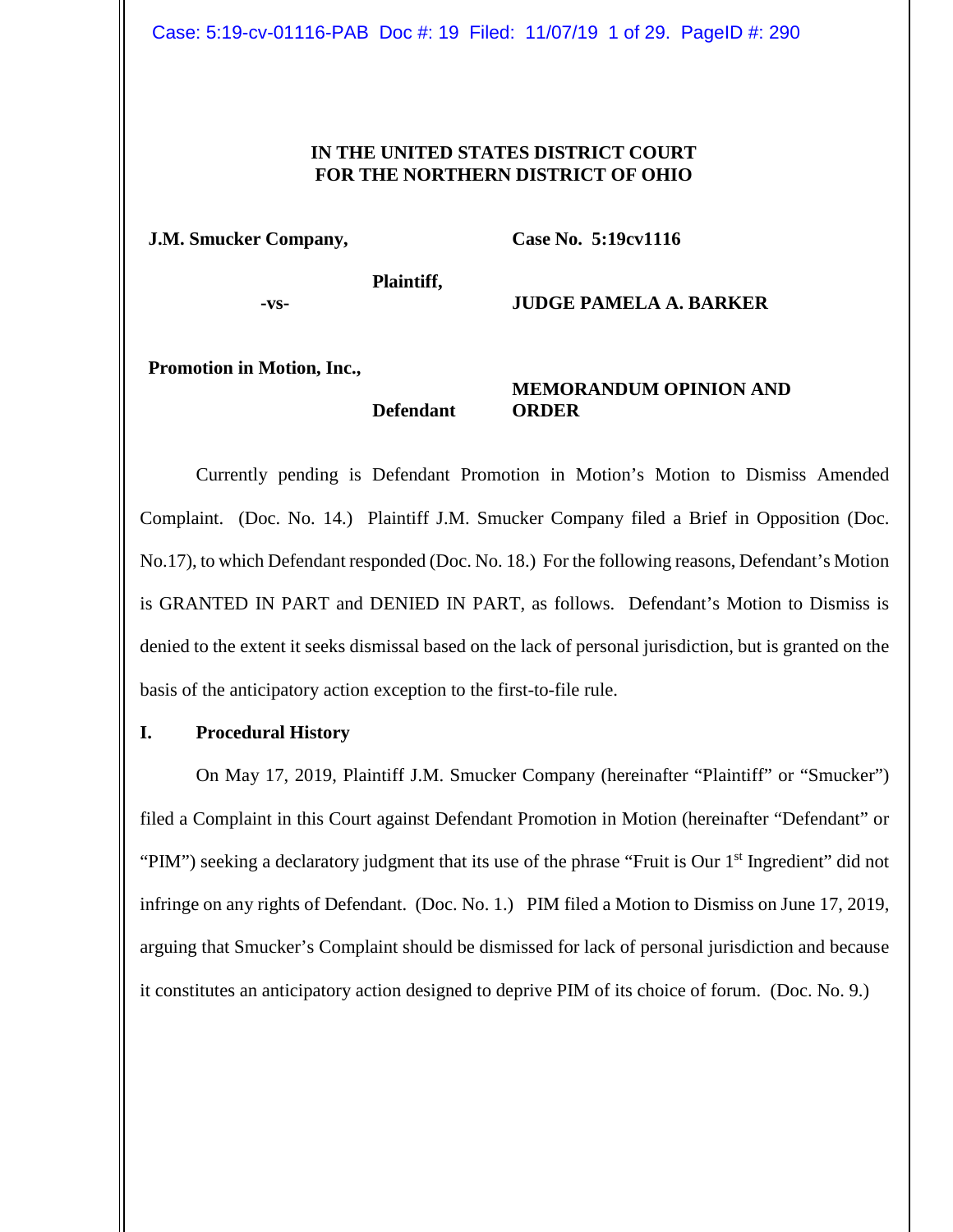On July 8, 2019, Smucker filed an Amended Complaint, which added an alternative claim for trademark infringement and unfair competition. (Doc. No. 12.) Pursuant to Stipulation of the parties, PIM's Motion to Dismiss was denied as moot. *See* Non-Document Order dated July 19, 2019.

PIM filed a second Motion to Dismiss shortly thereafter, on July 22, 2019. (Doc. No. 14.) Therein, PIM again argues that the instant case should be dismissed for lack of personal jurisdiction and because it constitutes an anticipatory action designed to deprive PIM of its choice of forum. (*Id*.) PIM further asserts that Smucker's trademark infringement claim should be dismissed for failure to state a claim under Fed. R. Civ. P. 12(b)(6). Smucker filed a Brief in Opposition on August 14, 2019 (Doc. No. 17), to which PIM responded on August 28, 2019 (Doc. No. 18.)

## **II. Factual Allegations**

Plaintiff Smucker is a leading manufacturer of consumer food products in North America, including jams, jellies, and preserves. (Doc. No. 1 at ¶¶ 9, 15.) It is an Ohio corporation with its principal place of business in Orrville, Ohio. (*Id.* at ¶ 2.)

Defendant PIM is in the business of developing, manufacturing, marketing and distributing branded confectionary, snack, and candy products. *See* Doc No. 15 (Declaration of Michael Rosenberg (hereinafter "Rosenberg Decl.") at ¶ 2). PIM develops these products under its own brands and also pursuant to license agreements from third party entities. (*Id*.) PIM is a Delaware corporation with its headquarters and principal place of business in Allendale, New Jersey. (*Id.* at ¶¶ 3, 4.)

In 2013, Smucker launched its *Smucker's Natural* Fruit Spread product line. (Doc. No. 1 at ¶ 16.) This product is made from fruit, sugar, fruit pectin, and citric acid, and contains no preservatives or high-fructose corn syrup. (*Id*. at ¶ 17.) Smucker alleges that "it is proud of the fact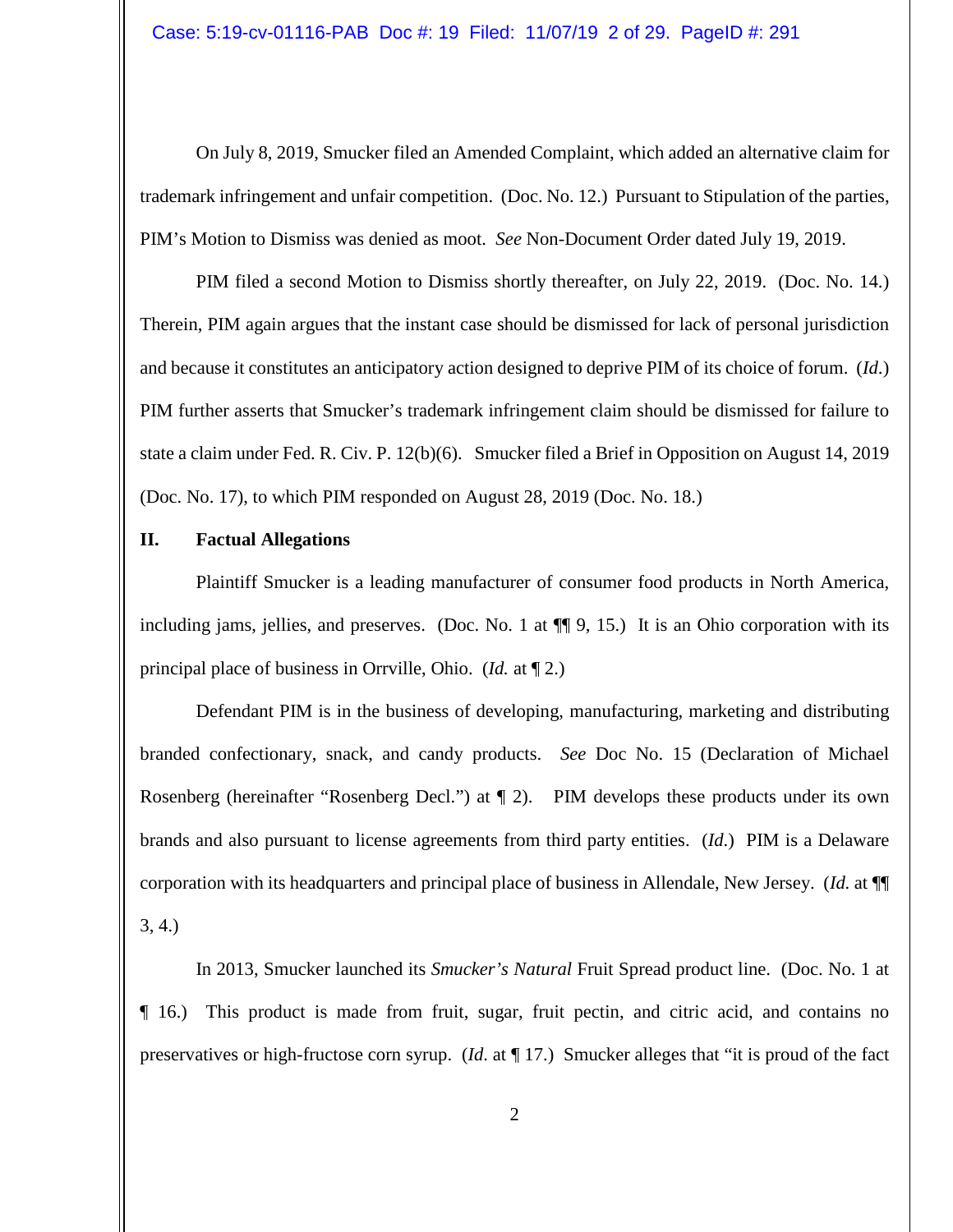that fruit is the first ingredient listed on many flavors of its *Smucker's Natural* Fruit Spread product" and, "from time to time, since at least as early as 2014, it has highlighted that fact in its advertising." (*Id*. at ¶ 19.)

One of PIM's most successful products is Welch's Fruit Snacks, which was introduced in 200[1](#page-2-0).<sup>1</sup> (Rosenberg Decl. at ¶ 9.) Since 2015, PIM has prominently used the tagline "Fruit is our 1<sup>st</sup> Ingredient!" at the top of the packaging for Welch's Fruit Snacks. (*Id*. at ¶ 10.) PIM further alleges that it "has also made extensive and repeated usage of the PIM Mark in advertising and promoting the Welch's Fruit Snacks product, spending many millions of dollars on such advertisements, promotions, and marketing." (*Id*.)

PIM became aware that Smucker was using the slogan "Fruit is Our 1<sup>st</sup> Ingredient" in connection with its jams, jellies, and preserves. (*Id*. at ¶ 11.) On April 2, 2019, PIM sent a cease and desist letter to Smucker, in which it stated that Smucker's "prominent use of an identical replica of the PIM Tagline is likely to deceive consumers into believing that there is some affiliation or connection between the parties' respective products." (Doc. No. 12-1.) PIM stated that "Smucker's conduct . . . constitutes a violation of the Lanham Trademark Act of 1946, 15 U.S.C. §§ 1114(1) and 1125(a), as well as applicable state law." (*Id*.) It demanded that Smucker immediately cease and desist from any further use of designation "Fruit is our 1<sup>st</sup> Ingredient" and stated "[u]nless we receive prompt written assurances by no later than April 12, 2019 of Smucker's intention to comply with such demand, we shall have no alternative but to recommend that our client consider further steps designed to protect its valuable trademark rights." (*Id*.)

<span id="page-2-0"></span><sup>1</sup> PIM states that it markets Welch's Fruit Snacks pursuant to an exclusive license from Welch Foods, Inc., A Cooperative, which has granted PIM the exclusive right to use Welch's trademark and variations on that mark in connection with fruit snacks and related snack products. (Rosenberg Decl. at  $\P$ 9.)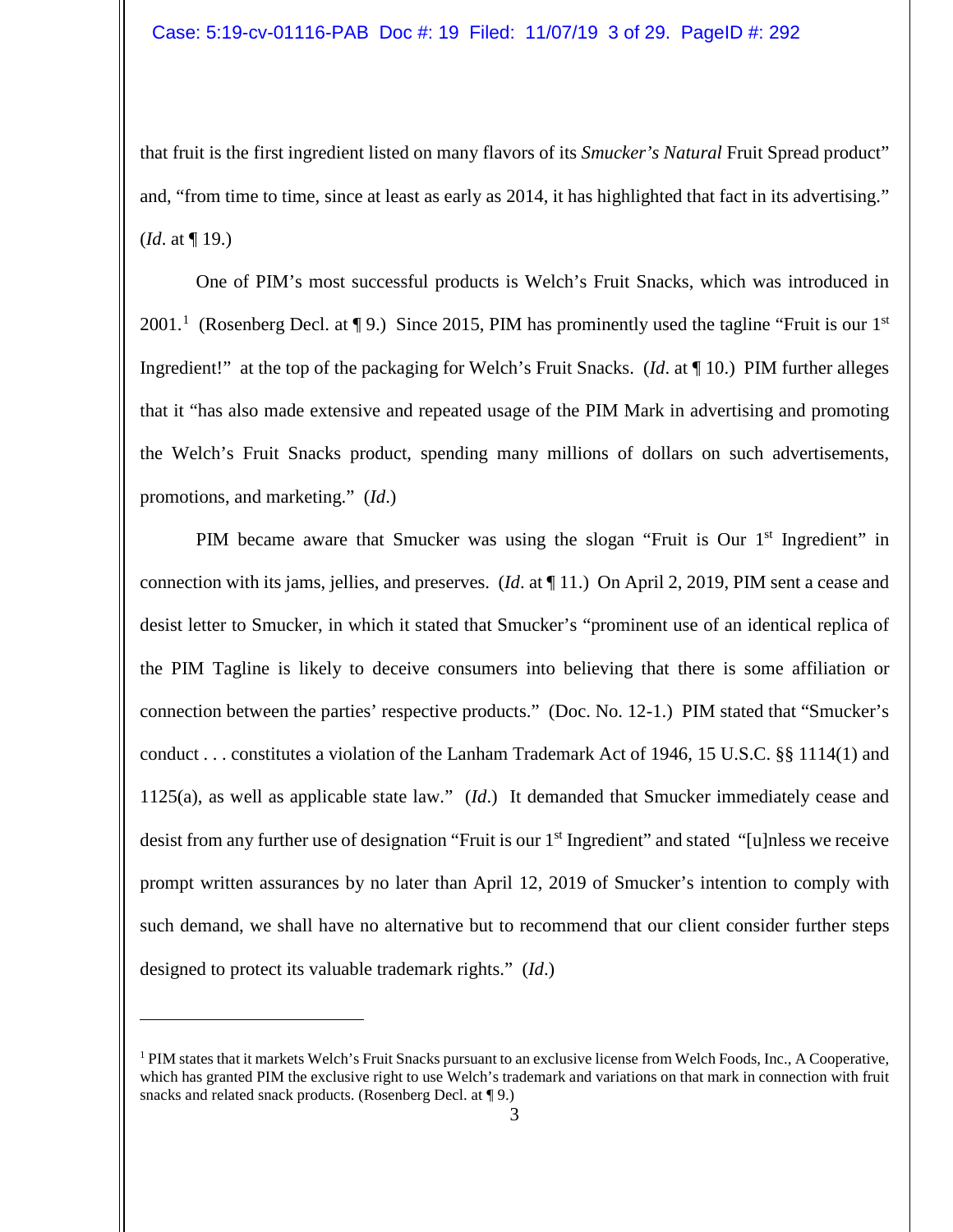On April 19, 2019, Smucker sent a response letter to PIM in which it disputed PIM's claims

of infringement. (Doc. No. 12-2.) Specifically, Smucker stated as follows:

The phrase "fruit is our 1st ingredient" is merely descriptive and incapable of functioning as a mark. In both cases, the phrase is merely informational, and is, by definition, descriptive because it literally identifies the ingredients of the respective products. We are within our rights to market our product with a truthful, accurate statement of fact informing consumers about the ingredients of our product.

We do not believe that consumers recognize the Tagline as a trademark, or that it has acquired any secondary meaning, despite the sales and advertising figures referenced in your letter. The phrase "fruit is our 1st ingredient" does not have any commercial impression beyond its ordinary meaning, and it is unlikely that it would be perceived as a mark.

In light of the foregoing, we believe our respective uses of the phrase "fruit is our 1st ingredient" will be able to peacefully coexist in the marketplace without consumer confusion.

(*Id*.)

PIM responded in a letter dated April 30, 2019. (Doc. No. 12-3.) Therein, PIM asserted that Smucker's "conclusion that the phrase Fruit is Our  $1<sup>st</sup>$  Ingredient! is 'incapable of functioning as a trademark' because it is merely descriptive is inconsistent with basic principles of trademark law." (*Id*.) PIM also "categorically reject[ed] [Smucker's] contention that there is not a likelihood of confusion from the parties' use of the identical slogans." (*Id*.) It indicated that "[w]hile our client would prefer to resolve this matter without the need for litigation, it is fully prepared to protect its rights if Smucker insists on continuing with this use rather than developing its own original tagline." (*Id*.) PIM stated that it was looking forward to Smucker's "prompt response." (*Id*.)

On May 14, 2019, PIM sent an email to Smucker "to see if we will be receiving any further response from Smucker on this matter." (Doc. No. 16-4.) In that email, PIM indicated that "if so, we need to receive it by the end of this week." (*Id*.) Smucker responded the next day as follows: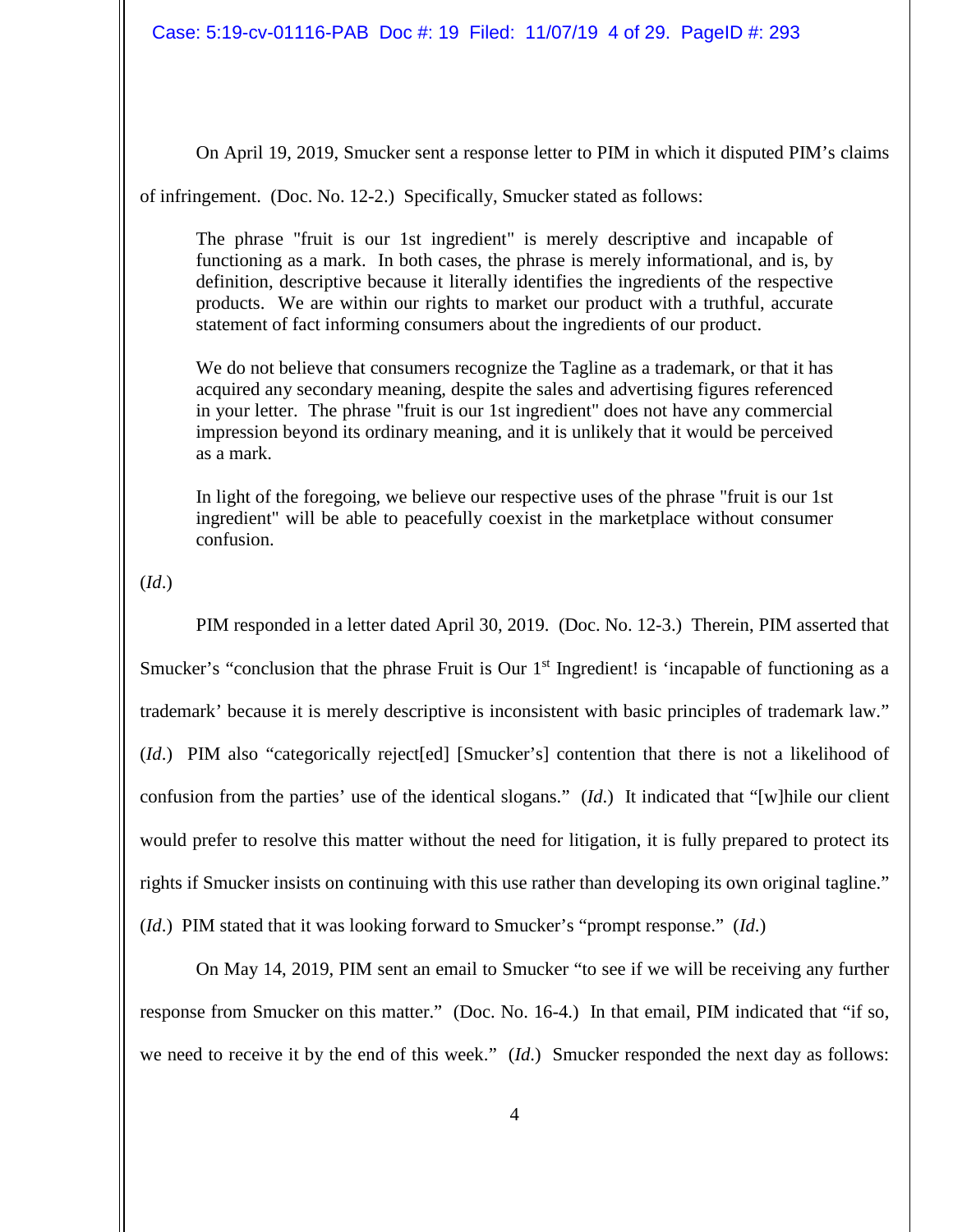"We are referring this matter to our outside counsel for a second opinion, but due to travel schedules we will need additional time to respond. We will get back to you as soon as possible after the INTA Annual Meeting next week." (Doc. No. 16-5.)

Smucker filed the instant lawsuit in this Court two days later, on May 17, 2019. (Doc. No. 1.) That same day, Smucker's outside counsel sent PIM a letter setting forth various arguments rejecting PIM's infringement claim. (Doc. No. 16-6.) Although it had filed suit that day, the letter from Smucker did not advise PIM that it had done so. (*Id*.) The docket reflects service was not returned executed on PIM until May 30, 2019. (Doc. No. 4.)

Although it had not yet been served, PIM nonetheless quickly learned that Smucker had filed the instant lawsuit. On May 24, 2019, PIM filed its own action against Smucker for trademark infringement in the United States District Court for the District of New Jersey. (Doc. No. 16-7.) *See also Promotion in Motion, Inc. v. The J.M. Smucker Company*, Case No. 2:19-CV-12927 (D.N.J.) On June 11, 2019, Smucker filed a motion in the New Jersey action seeking dismissal based on the first-to-file rule or, alternatively, seeking to transfer the instant action to Ohio. As of the date of this Opinion, that motion is still pending.<sup>[2](#page-4-0)</sup>

#### **III. Analysis**

<span id="page-4-0"></span><sup>2</sup> PIM states that "Smucker's motion in New Jersey has been fully briefed, but both parties have agreed in their papers that it would be appropriate for the New Jersey Court to stay that case pending disposition of PIM's motion to dismiss in Ohio in order to avoid inconsistent rulings." (Doc. No. 14 at p. 5.) The New Jersey District Court has not, as of yet, ruled on the parties' apparent agreement that that action should be stayed. However, federal courts within this Circuit have determined that the court in which the first complaint was filed is the appropriate court to decide whether the first-to-file rule applies. *See e.g., Daimler Chrysler Corp. v. General Motors Corp*., 133 F.Supp.2d 1041, 1042 (N.D. Ohio 2001); *Espey & Associates, Inc. v. Principal Mfg. Corp*., 2009 WL 112781 at \* 3 (N.D. Ohio Jan. 15, 2009); *Cavaliers Operating Co, LLC v. Ticketmaster*, 2007 WL 3171584 at \* 2 (N.D. Ohio Oct. 30, 2007) (collecting cases). *See also The American Policy Roundtable v. Heritage Alliance*, Case No. 1:19cv535 (N.D. Ohio June 14, 2019) (Doc. No. 31). Thus, the Court finds that, as it is the court in which the first case was filed, it is appropriate for this Court to proceed to resolve PIM's Motion to Dismiss.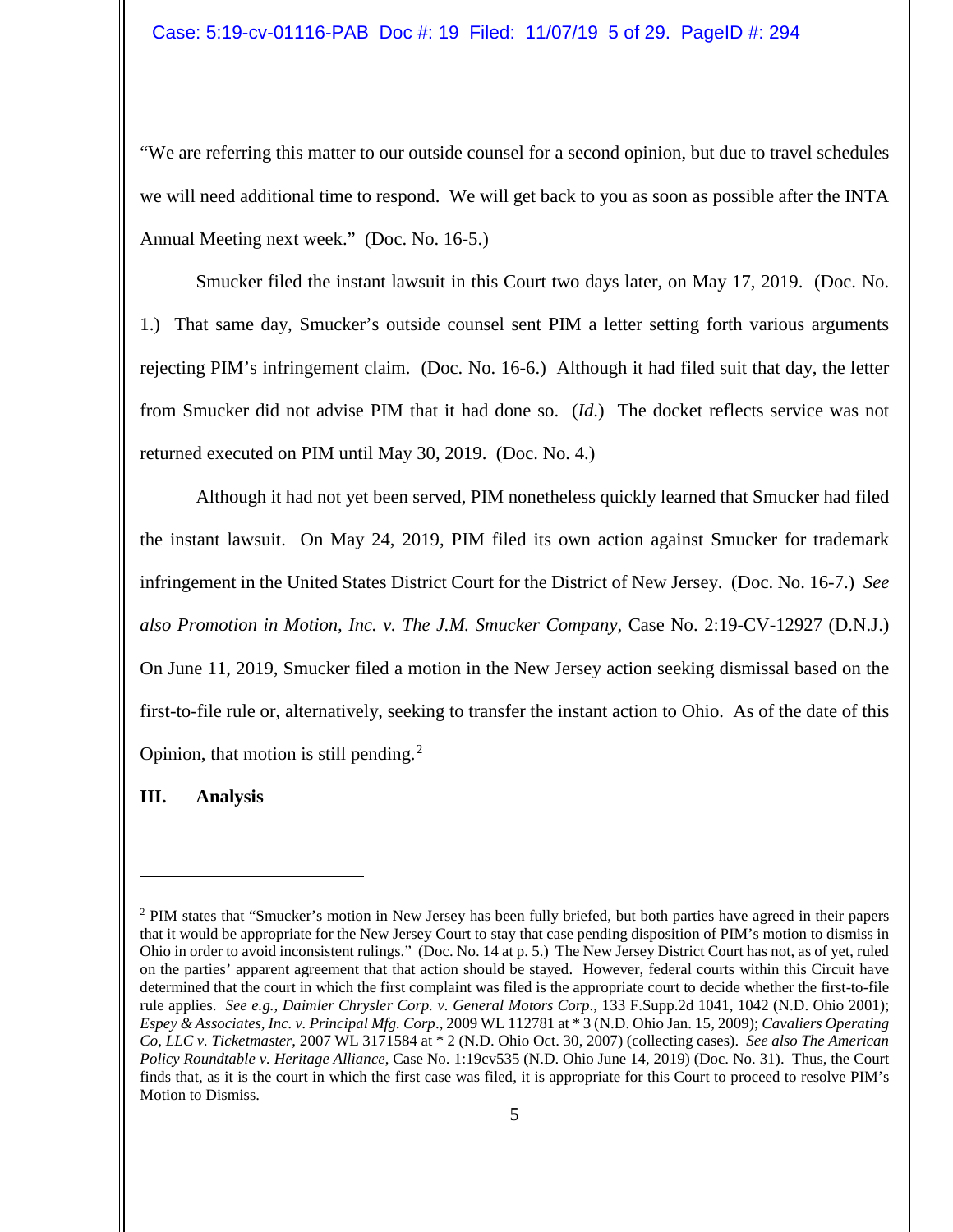Defendant PIM advances three primary arguments in support of its Motion to Dismiss. First, PIM maintains that the instant action should be dismissed as an "anticipatory action" because it was filed solely to deprive Defendant of its choice of forum. (Doc. No. 14 at pp. 6-10.) Second, PIM argues that this Court lacks personal jurisdiction over it with respect to Smucker's Declaratory Judgment claim (Count I) under both Ohio's Long Arm Statute and the Due Process Clause. (*Id*. at pp. 10-17.) Finally, PIM asserts that Smucker's alternative Trademark Infringement claim (Count II) should be dismissed for failure to state a claim upon which relief may be granted. (*Id*. at pp. 17-20.)

The Court will address Defendant's arguments separately, beginning with the threshold issue of personal jurisdiction. *See Steel Co v. Citizens for a Better Env't,* 523 U.S. 83, 93-95, 118 S.Ct. 1003, 140 L.Ed.2d 210 (1998) (stating that "the requirement that jurisdiction be established as a threshold matter springs from the nature and limits of the judicial power of the United States and is inflexible and without exception"); *Bird v. Parsons*, 289 F.3d 865, 872 (6th Cir. 2002) (explaining that courts must first decide whether personal jurisdiction exists over defendants before proceeding to the merits of the case); *Friedman v. Estate of Presser*, 929 F.2d 1151, 1156 (6th Cir. 1991) ("Without personal jurisdiction over an individual, however, a court lacks all jurisdiction to adjudicate that party's rights, whether or not the court has valid subject matter jurisdiction.").

# **A. Personal Jurisdiction**

Plaintiff bears the burden of proving personal jurisdiction. *Theunissen v. Matthews*, 935 F.2d 1454, 1458 (6th Cir. 1991). If a court rules on a Rule 12(b)(2) motion to dismiss for lack of personal jurisdiction prior to trial, "it has the discretion to adopt any of the following courses of action: (1) determine the motions based on affidavits alone; (2) permit discovery, which would aid in resolution of the motion; or (3) conduct an evidentiary hearing on the merits of the motion." *Intera Corp. v.*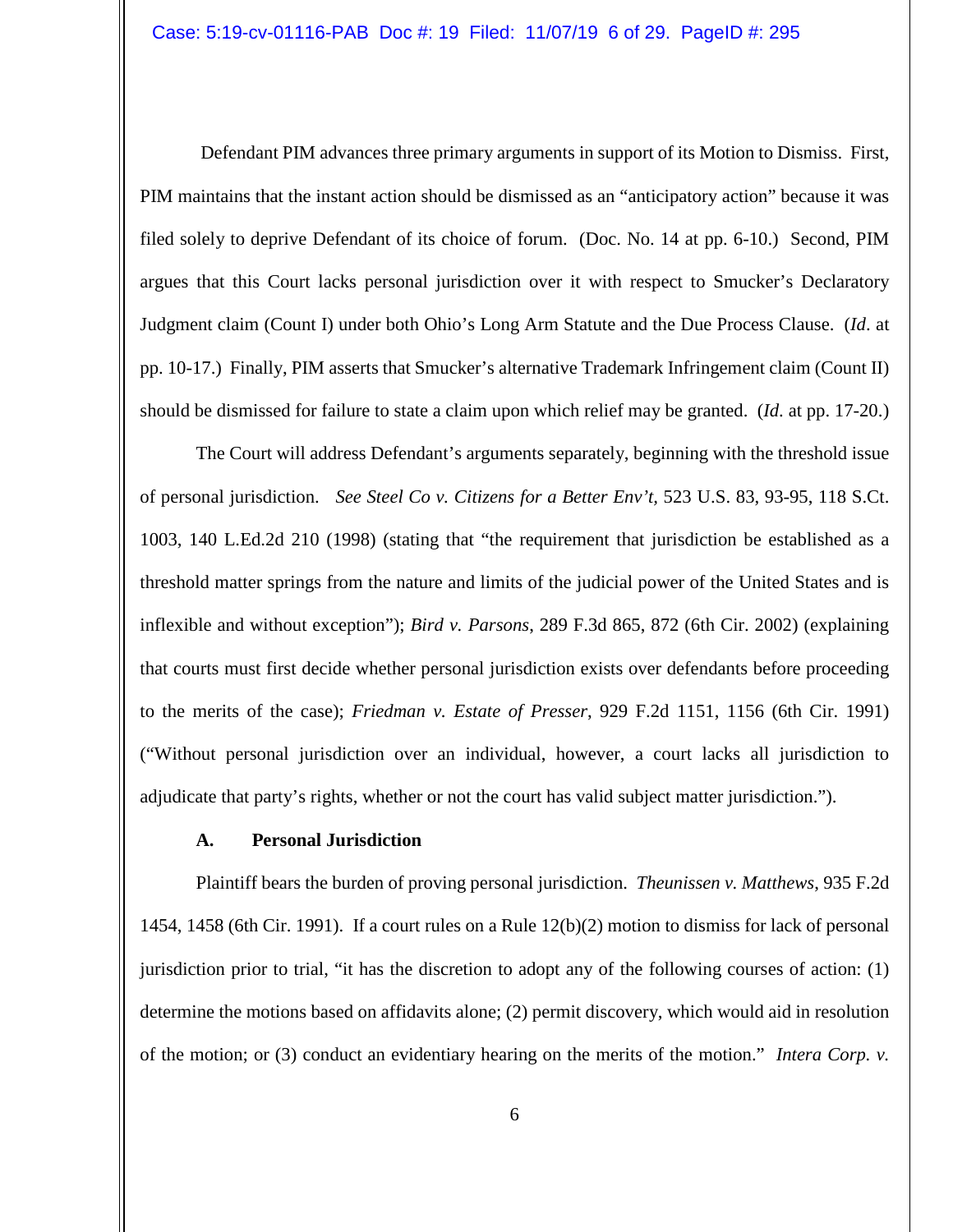*Henderson*, 428 F.3d 605, 614 n.7 (6th Cir. 2005). "[T]he decision whether to grant discovery or an evidentiary hearing before ruling on a 12(b)(2) motion is discretionary." *Burnshire Dev., LLC v. Cliffs Reduced iron Corp*., 198 Fed. Appx. 425, 434 (6th Cir. 2006).

When a district court rules on a jurisdictional motion to dismiss made pursuant to Rule 12(b)(2) without conducting an evidentiary hearing, as is the case here, the court must consider the pleadings and affidavits in a light most favorable to the plaintiff. *CompuServe, Inc. v. Patterson*, 89 F.3d 1257, 1262 (6th Cir. 1996). To defeat such a motion, a plaintiff need only make a *prima facie* showing of jurisdiction, which can be met by "establishing with reasonable particularity sufficient contacts between the defendant and the forum state to support jurisdiction." *Neogen Corp. v. Neo Gen Screening, Inc.,* 282 F.3d 883, 887 (6th Cir. 2002). A court disposing of a Rule 12(b)(2) motion does not weigh the controverting assertions of the party seeking dismissal but may consider a defendant's undisputed factual assertions. *See CompuServe*, 89 F.3d at 1262; *Theunissen*, 935 F.2d at 1459; *NTCH-West Tenn, Inc., v. ZTE Corp*., 761 Fed. Appx. 485, 488 (6th Cir. Jan. 16, 2019) (citing *Kerry Steel, Inc. v. Paragon Industries, Inc.*, 106 F.3d 147, 153 (6th Cir. 1997)). "Dismissal in this procedural posture is proper only if all the specific facts which the plaintiff . . . alleges collectively fail to state a *prima facie* case for jurisdiction." *Id*. *See also Kerry Steel, Inc.,* 106 F.3d at 149.

"Where a federal court's subject matter jurisdiction over a case stems from the existence of a federal question, personal jurisdiction over a defendant exists 'if the defendant is amenable to service under the [forum] state's long arm statute and if the exercise of personal jurisdiction would not deny the defendant[] due process." *Bird*, 289 F.3d at 871. Because "Ohio's long-arm statute is not coterminous with federal constitutional limits," to establish a *prima facie* case of personal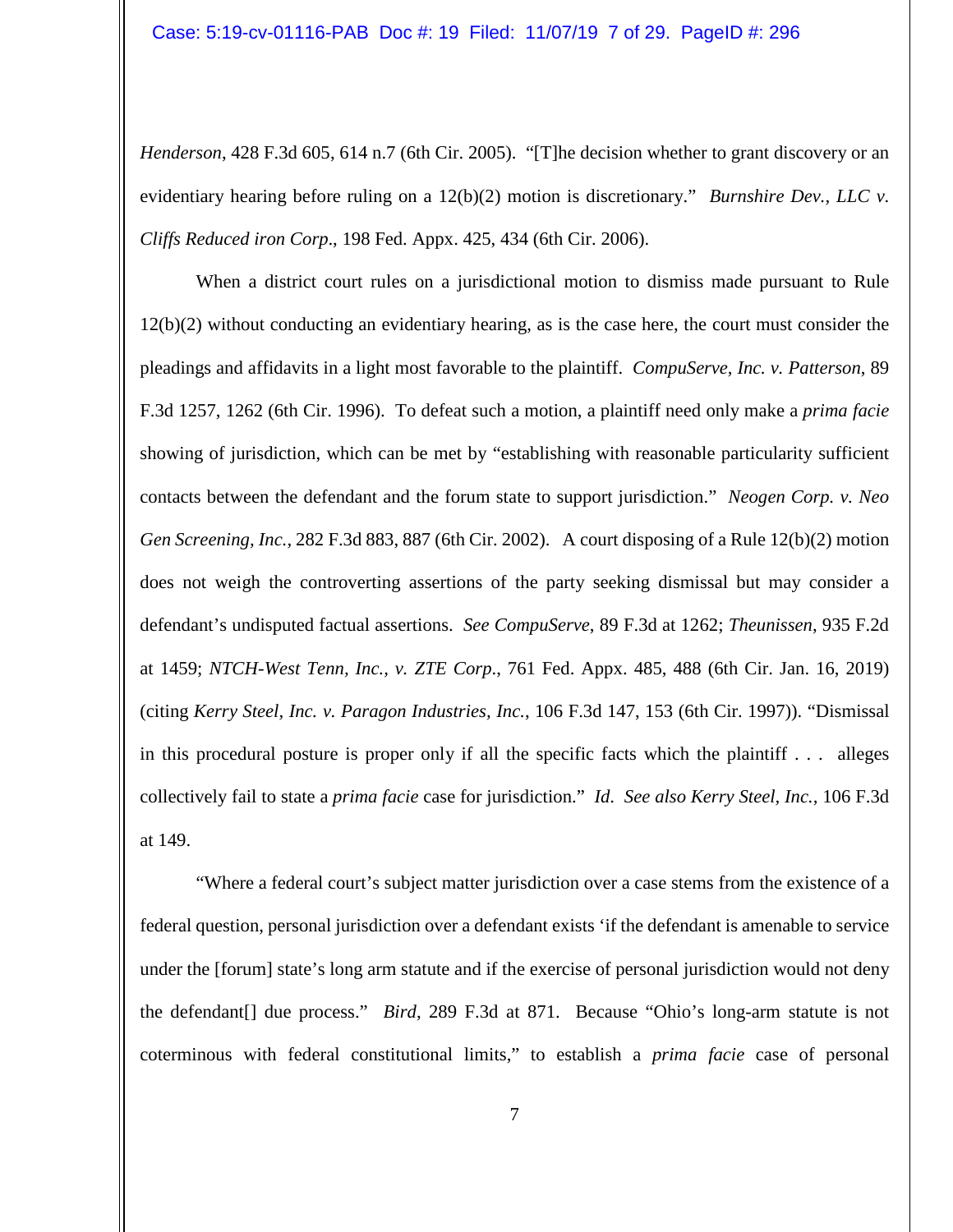jurisdiction, a plaintiff must demonstrate that (1) Ohio's long-arm statute has been satisfied and (2) exercising jurisdiction would comport with Due Process. *Schneider v. Hardesty*, 669 F.3d 693, 699 (6th Cir. 2012) (quoting *Estate of Thomson ex rel. Estate of Rakestraw v. Toyota Motor Corp. Worldwide*, 545 F.3d 357, 361 (6th Cir. 2008)); *Kauffman Racing Equip., LLC v. Roberts*, 126 Ohio St.3d 81, 930 N.E.2d 784, 790 (Ohio 2010)).

Here, PIM does not dispute that this Court has personal jurisdiction over it with respect to Smucker's Trademark Infringement claim as set forth in Count II of the Amended Complaint.<sup>[3](#page-7-0)</sup> Rather, PIM limits its jurisdictional challenge to Smucker's Declaratory Judgment claim (Count I). (Doc. No. 14 at p. 10.) In this regard, PIM maintains that specific personal jurisdiction must be independently established with respect to this claim; i.e., Smucker must show that its Declaratory Judgment claim "arises out of" PIM's contacts with Ohio. (*Id*. at p. 11-12.) It argues that, in making this showing, Smucker may not rely on contacts related to its trademark infringement claims (such as PIM's alleged sales and promotional activities in Ohio)<sup>[4](#page-7-1)</sup> but, instead, is limited to only those contacts relating to PIM's enforcement of its trademark rights. (*Id*. at p. 13-15; Doc. No. 18 at p. 11.) Citing numerous decisions from both within and outside this Circuit, PIM argues that this claim must be dismissed because the mere fact that it sent cease-and-desist letters to Smucker in Ohio is not

<span id="page-7-0"></span><sup>3</sup> It is well established that the defense of lack of personal jurisdiction can be waived or forfeited. *See HealthSpot, Inc. v. Computerized Screening, Inc*., 66 F.Supp.3d 962, 967 (N.D. Ohio 2014). *See also Gerber v. Riordan*, 649 F.3d 514, 518 (6th Cir. 2011); *National Feeds, Inc. v. United Pet Foods, Inc*., 118 F.Supp.3d 972, 973 (N.D. Ohio 2015).

<span id="page-7-1"></span><sup>4</sup> In support of its Motion, PIM submits the Declaration of Michael G. Rosenberg, the President and CEO of PIM. (Doc. No. 15.) Therein, Mr. Rosenberg acknowledges that PIM is licensed to do business in Ohio but states that "to the best of our knowledge, only approximately 2% of our annual gross sales derive from products sold in or to Ohio." (*Id.*) He avers that PIM maintains no offices in Ohio; does not own any property or bank accounts in Ohio; and has never brought any lawsuit in Ohio or sought to enforce any right (intellectual property or otherwise) in Ohio. (*Id*.) Finally, Mr. Rosenberg states that PIM has one employee who resides in Ohio, but states that this employee "works out of her home as a matter of her own convenience" and is "not involved in any way with the enforcement of our intellectual property rights." (*Id*.)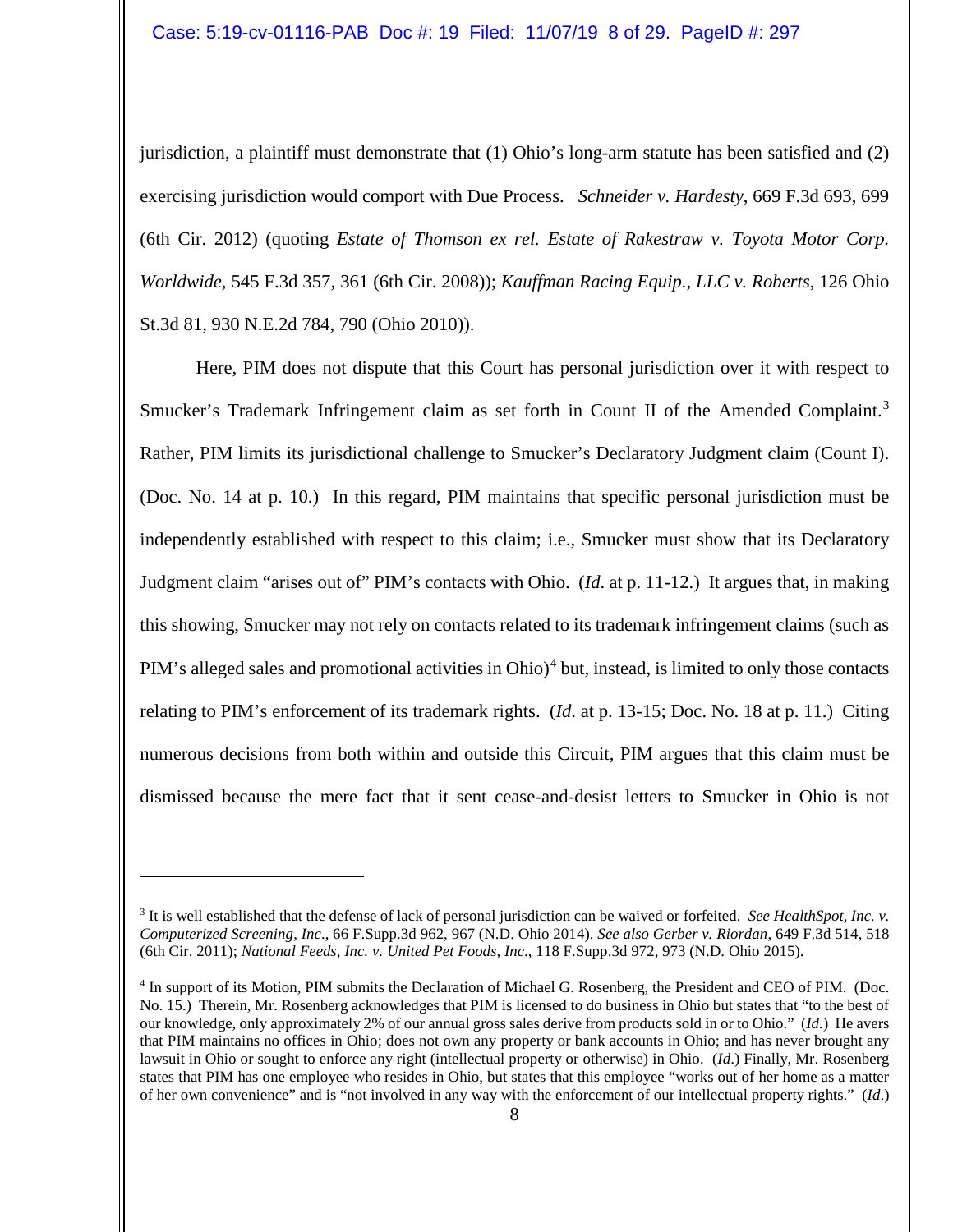sufficient to establish personal jurisdiction under either the Ohio Long Arm Statute or the Due Process Clause as a matter of law. (Doc. No. 14 at p. 13.)

Smucker argues that, in determining whether jurisdiction exists as to the Declaratory Judgment claim, this Court is not limited to considering only those contacts relating to PIM's trademark enforcement activities. (Doc. No. 17 at pp. 10-17.) Rather, it maintains Ohio's Long Arm Statute is satisfied because PIM "transacted business" in Ohio "based upon PIM's massive sales, marketing, and promotional activities targeting Ohio consumers."[5](#page-8-0) (*Id*. at p. 11.) Smucker further asserts the exercise of personal jurisdiction over PIM comports with due process because "PIM has purposefully availed itself of acting in Ohio by selling an enormous amount of the goods at issue in Ohio and actively infringing Smucker's trademark here." (*Id*. at p. 12.) Smucker argues that the cases cited by PIM in its Motion are distinguishable because they pertain to patent infringement actions, rather than trademark infringement cases. (*Id*. at p. 16.) Lastly, relying on *SunCoke Energy, Inc. v. Man Ferrostaal Aktiengesellschaft*, 563 F.3d 211 (6th Cir. 2009), Smucker argues that "fairness and substantial justice," along with considerations of judicial economy, support the consideration of both Counts I and II together for purposes of determining personal jurisdiction. (*Id*. at p. 17.)

<span id="page-8-0"></span> $<sup>5</sup>$  Relying on a Declaration filed by Mr. Rosenberg in a different action, Smucker asserts that there were wholesale sales</sup> of Welch's Fruit Snacks in Ohio of around \$5.6 million in 2017 alone, and between \$60-80 million in retail sales in Ohio over time. (Doc. No. 17 at p. 14, citing Doc. No. 17-2.) Smucker further asserts that "PIM aggressively promotes Welch's Fruit Snacks through many types of media, including national magazines, billboards, social media, and coupons." (*Id*.) Smucker also attaches several proofs of purchase of Welch's Fruit Snacks at various locations around northeast Ohio. (Doc. No. 17-3.)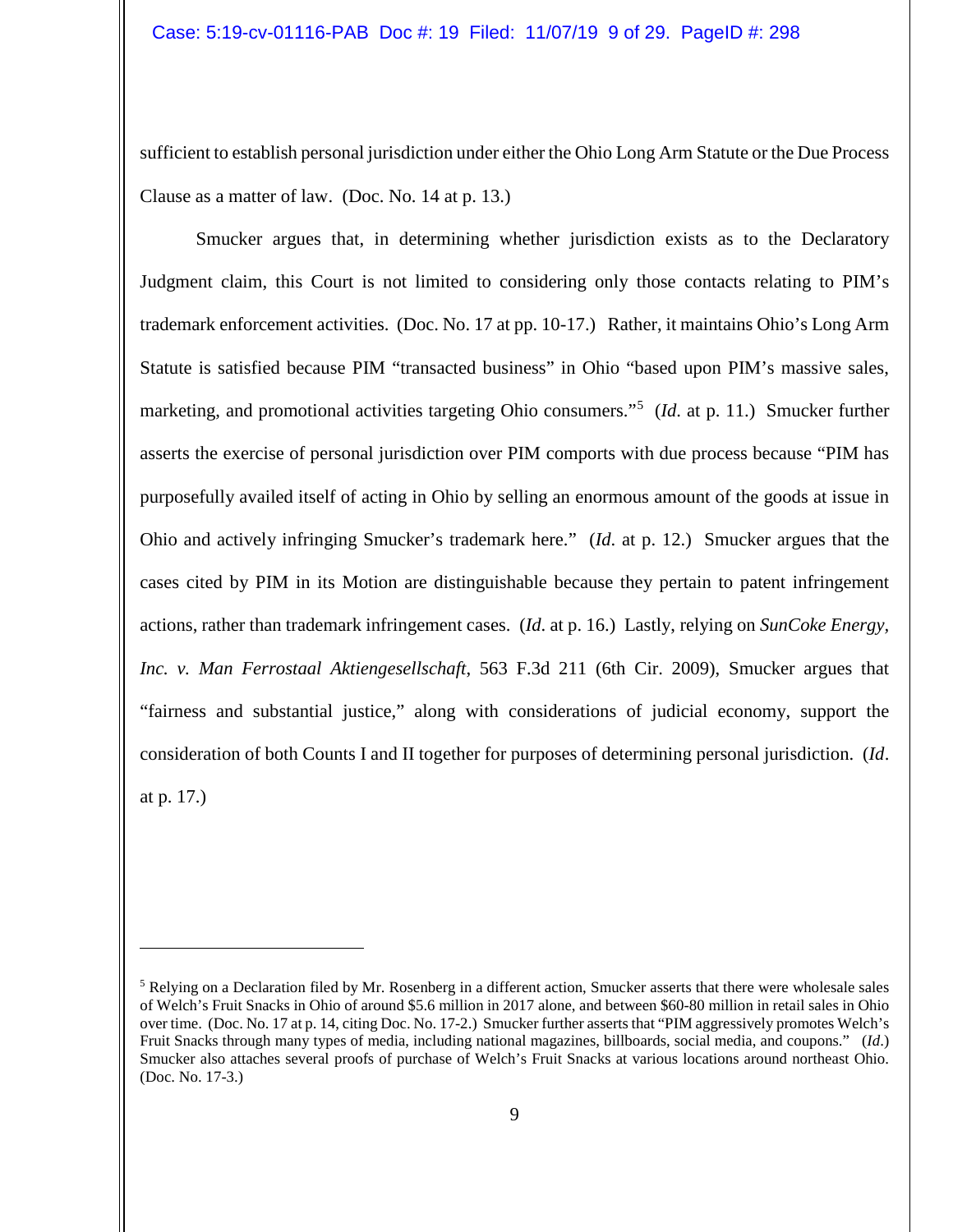Even assuming *arguendo* that the requirements of Ohio's Long Arm Statue are met, the Court finds that Smucker has failed to demonstrate that the exercise of specific personal jurisdiction<sup>[6](#page-9-0)</sup> over PIM with respect to Smucker's Declaratory Judgment claim comports with due process. In making this determination, "the crucial federal constitutional inquiry is whether, given the facts of the case, the nonresident defendant has sufficient contacts with the forum state that the district court's exercise of jurisdiction would comport with 'traditional notions of fair play and substantial justice.'" *International Shoe Co. v. Washington*, 326 U.S. 310, 316, 66 S.Ct. 154, 158, 90 L.Ed. 95 (1945) (quoting *Milliken v. Meyer*, 311 U.S. 457, 463, 61 S.Ct. 339, 342–43, 85 L.Ed. 278 (1940)). *See also CompuServe*, 89 F.3d at 1263; *Theunissen*, 935 F.2d at 1459. The Sixth Circuit has established the following three-part test for determining whether specific personal jurisdiction exists:

First, the defendant must purposefully avail himself of the privilege of acting in the forum state or causing a consequence in the forum state. Second, the cause of action must arise from the defendant's activities there. Finally, the acts of the defendant or consequences caused by the defendant must have a substantial enough connection with the forum to make the exercise of jurisdiction over the defendant reasonable.

*CompuServe, Inc*., 89 F.3d at 1263. *See also Calphalon v. Rowlette*, 228 F.3d 718, 721 (6th Cir.

2000); *Southern Mach. Co. v. Mohasco Indus*., 401 F.2d 374, 381 (6th Cir. 1968).

<span id="page-9-0"></span> $6$  As the Sixth Circuit has explained, "there are two kinds of personal jurisdiction within the Due Process inquiry," i.e., general jurisdiction and specific jurisdiction. *Conn v. Zakharov*, 667 F.3d 705, 713 (6th Cir. 2012). General jurisdiction requires a showing that the defendant has continuous and systematic contacts with the forum state sufficient to justify the state's exercise of judicial power with respect to any and all claims the plaintiff may have against the defendant, whereas specific jurisdiction exposes the defendant to suit in the forum state only on claims that "arise out of or relate to" a defendant's contacts with the forum. *Kerry Steel, Inc*., 106 F.3d at 149. Here, PIM argues that it is not subject to general jurisdiction in Ohio. Smucker does not address or oppose PIM's arguments regarding general jurisdiction and, instead, limits its argument to the issue of specific personal jurisdiction. Thus, the Court will assume, for purposes of the instant Motion, that general jurisdiction does not exist and will limit its analysis to the question of whether Smucker has made a prima facie showing of specific jurisdiction.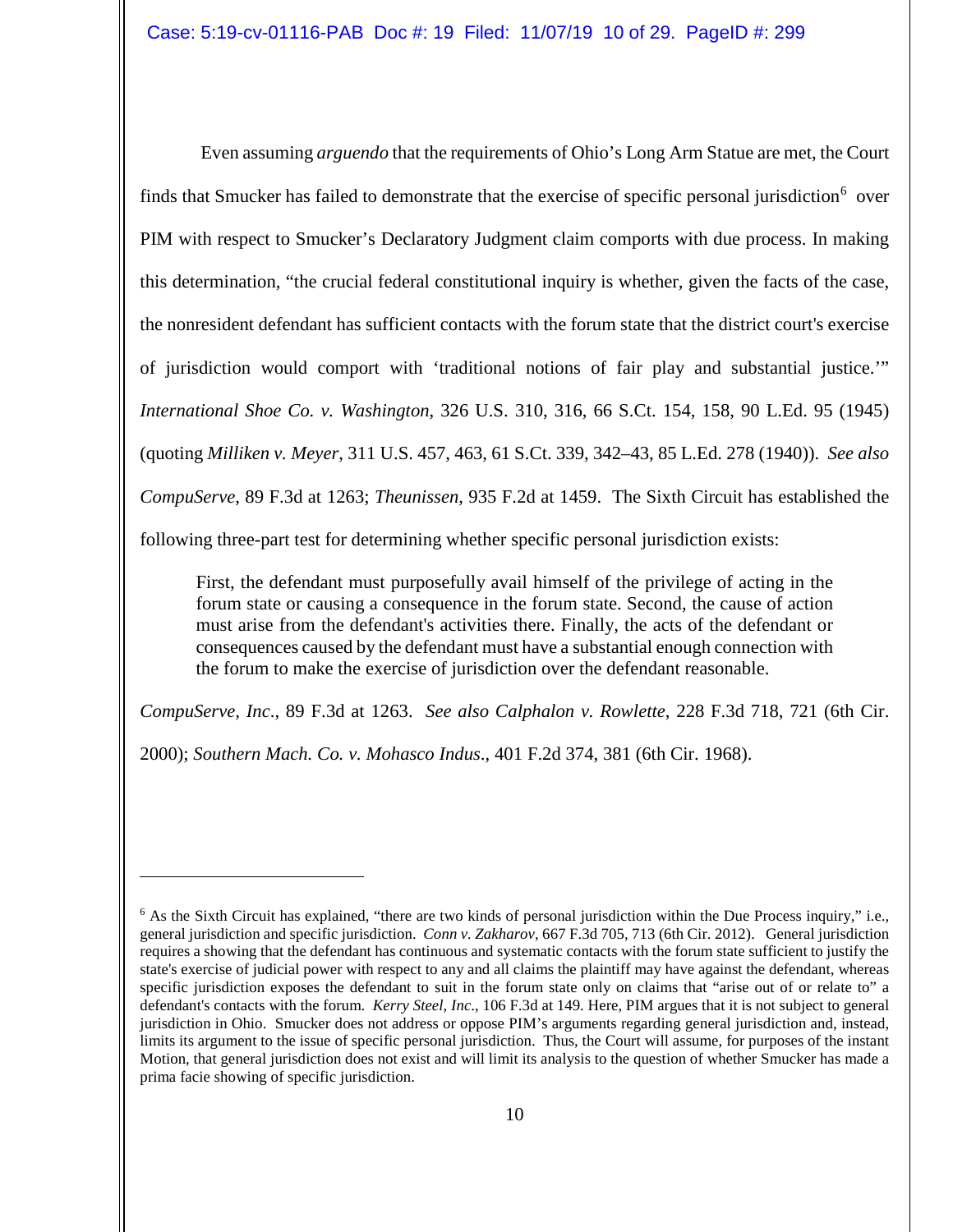As an initial matter, the Court agrees with PIM that Smucker must demonstrate that personal jurisdiction is proper as to each of the claims set forth in the Amended Complaint. In the Sixth Circuit's split decision in *SunCoke Energy, Inc. v. Man Ferrostaal Aktiengesellschaft*, 563 F.3d 211, 219 (6th Cir. 2009), a majority of justices determined that "personal jurisdiction . . . must be proper as to each claim."[7](#page-10-0) *Id*. at 219 (citing *Seiferth v. Helicopteros Atuneros, Inc*., 472 F.3d 266 (5th Cir. 2006); *Remick v. Manfredy*, 238 F.3d 248 (3rd Cir. 2001); *Phillips Exeter Acad. v. Howard Phillips Fund*., 196 F.3d 284 (1st Cir. 1999)). As the Fifth Circuit explained in *Seiferth* (a case cited by Justice White in his concurring opinion in *SunCoke Energy*):

We initially consider what appears to be an issue of first impression for our court: Is specific personal jurisdiction a claim-specific inquiry? We conclude that it is. A plaintiff bringing multiple claims that arise out of different forum contacts of the defendant must establish specific jurisdiction for each claim.

This result flows logically from the distinction between general and specific jurisdiction and is confirmed by the decisions of our sister circuits.[] If a defendant does not have enough contacts to justify the exercise of general jurisdiction, the Due Process Clause prohibits the exercise of jurisdiction over any claim that does not arise out of or result from the defendant's forum contacts.

Permitting the legitimate exercise of specific jurisdiction over one claim to justify the exercise of specific jurisdiction over a different claim that does not arise out of or relate to the defendant's forum contacts would violate the Due Process Clause. Thus, if a plaintiff's claims relate to different forum contacts of the defendant, specific jurisdiction must be established for each claim [] We therefore consider separately Seiferth's defective design claim, which does not arise out of the same forum contacts as do his other three claims.

<span id="page-10-0"></span><sup>&</sup>lt;sup>7</sup> While Justice Merritt disagreed, both Justices White and Rogers found that personal jurisdiction must exist for each of the plaintiff's separate claims. Thus, courts have determined this proposition to be the majority rule in this Circuit. *See e.g., Musto v. Zaro*, 2018 WL 1565604 at \* 3 (S.D. Ohio March 30, 2018); *Knowledge Based Solutions, Inc. v. Dijk*, 2017 WL 3913129 at \* 3 (E.D. Mich. Sept. 7, 2017); *Bilek v. Burris*, 2010 WL 4629616 at \* 4 (E.D. Ky. Nov 8, 2010). *See also Board of Forensic Document Examiners, Inc. v. American Bar Association,* 2017 WL 549031 at \* 5 (W.D. Tenn. Feb. 9, 2017); *Abiola v. Beasley*, 2010 WL 5296953 at fn 5 (E.D. Mich. Dec. 20, 2010); *J4 Promotions, Inc. v. Splash Dogs, LLC*, 2009 WL 385611 at \* 5 (N.D. Ohio Feb. 13, 2009).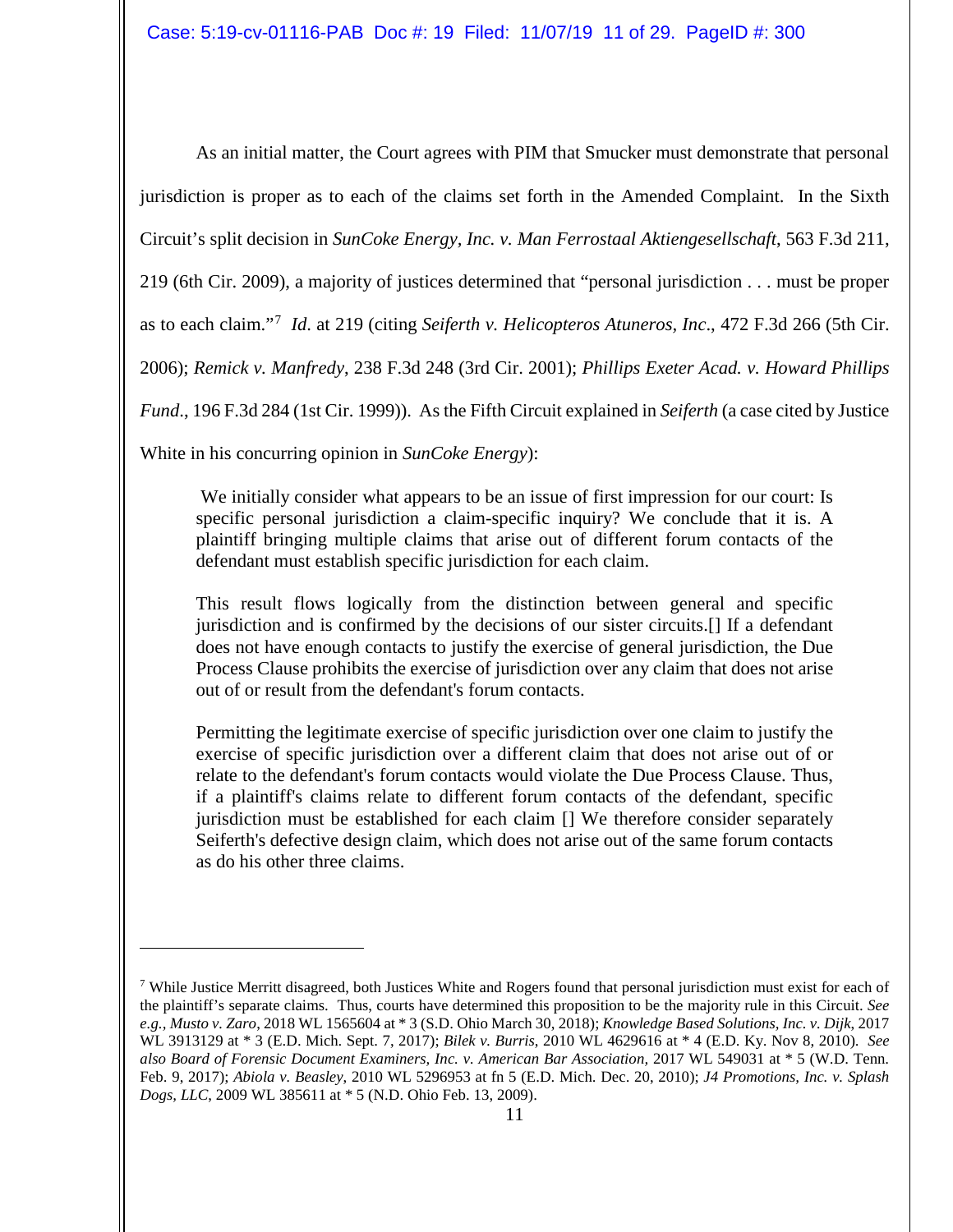*Seiferth*, 472 F.3d at 274-275 (footnotes omitted) (citing 5B Charles Alan Wright & Arthur R. Miller, Federal Practice and Procedure: Civil 3d § 1351, at 299 n.30 (2004) ("[I]f separate claims are pled, specific personal jurisdiction must independently exist for each claim and the existence of personal jurisdiction for one claim will not provide the basis for another claim.")) Thus, consistent with the above authority, the Court finds Smucker must make a *prima facie* demonstration that the exercise of specific personal jurisdiction over PIM comports with due process particularly with respect to its Declaratory Judgment claim.

PIM argues that, in making this *prima facie* showing, Smucker is limited to relying on only those activities engaged in by PIM that relate specifically to the enforcement or the defense of the validity of the relevant alleged trademark. In support of this argument, PIM relies principally on *Avocent Huntsville Corp. v. Aten International Co*., 552 F.3d 1324 (Fed. Cir. 2008), a patent case in which the plaintiff sought a declaratory judgment of non-infringement and invalidity of patents held by the defendant. Defendant moved to dismiss for lack of personal jurisdiction. At the outset, the Federal Circuit distinguished between the analyses called for in a declaratory judgment action versus a suit for infringement:

In the ordinary patent infringement suit, the claim asserted by the patentee plaintiff is that some act of making, using, offering to sell, selling, or importing products or services by the defendant constitutes an infringement of the presumptively valid patent named in suit. Thus, for purposes of specific jurisdiction, the jurisdictional inquiry is relatively easily discerned from the nature and extent of the commercialization of the accused products or services by the defendant in the forum. In such litigation, the claim both arises out of and relates to the defendant's alleged manufacturing, using, or selling of the claimed invention. But in the context of an action for declaratory judgment of non-infringement, invalidity, and/or unenforceability, the patentee is the defendant, and the claim asserted by the plaintiff relates to the wrongful restraint by the patentee on the free exploitation of non-infringing goods [through such means as] the threat of an infringement suit. **Thus, the nature of the claim in a declaratory judgment action is to clear the air of infringement charges. Such a claim neither directly arises out of nor relates to the making, using, offering to sell, selling, or**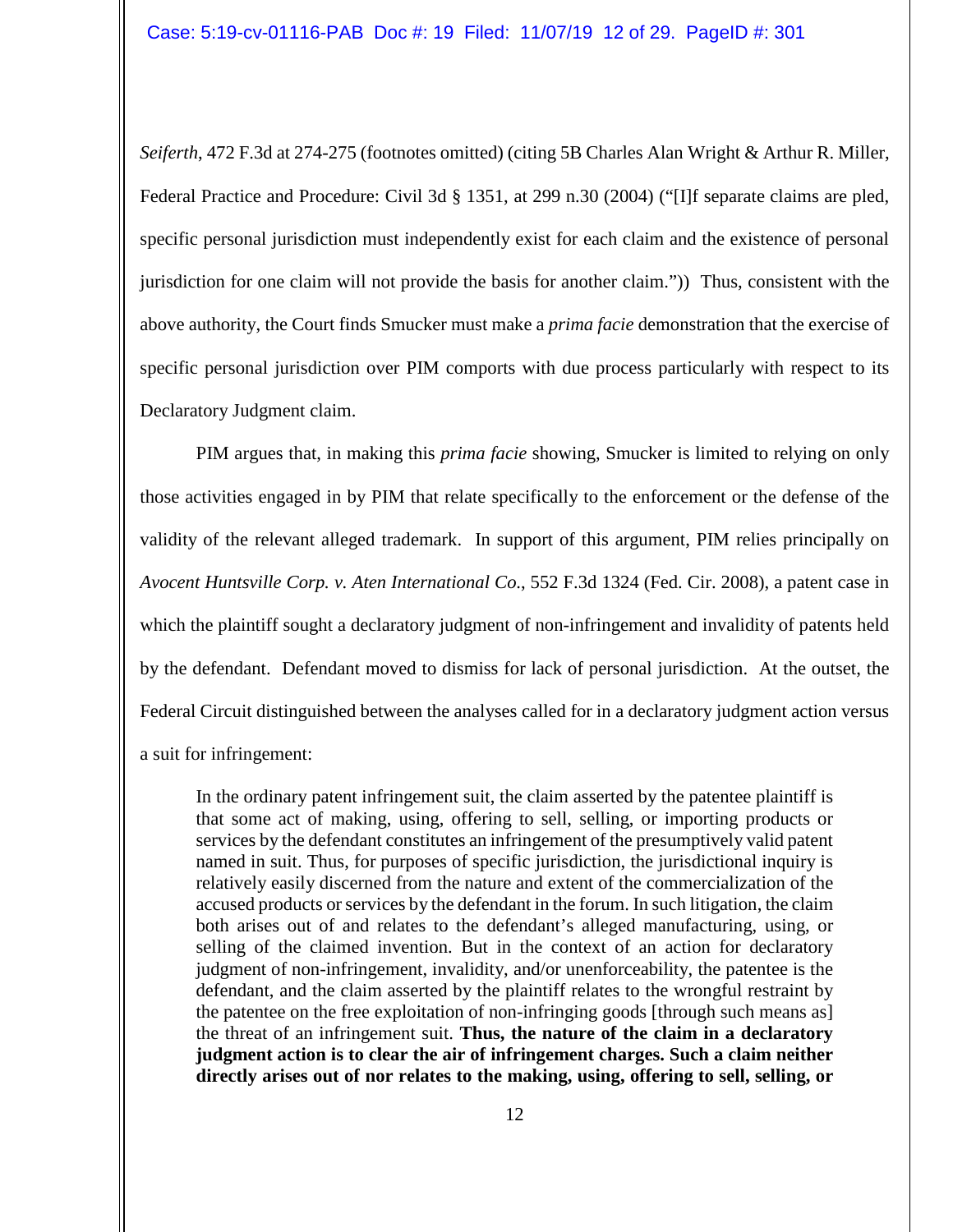**importing of arguably infringing products in the forum, but instead arises out of or relates to the activities of the defendant patentee in enforcing the patent or patents in suit. The relevant inquiry for specific personal jurisdiction purposes then becomes to what extent has the defendant patentee purposefully directed such enforcement activities at residents of the forum, and the extent to which the declaratory judgment claim arises out of or relates to those activities**.

*Avocent Huntsville*, 552 F.3d at 1332-33 (emphasis added) (internal quotation marks, citations, alterations, and footnote omitted).

The court next observed that "[i]n many patent declaratory judgment actions, the alleged injury arises out of the threat of infringement as communicated in an 'infringement letter.'" *Id* at 1333. Under prior Federal Circuit precedent, such cease-and-desist letters "sent to the alleged infringer by themselves do not suffice to create personal jurisdiction." *Id*. Rather, because a patentee should be afforded "sufficient latitude to inform others of its patent rights without subjecting itself to jurisdiction in a foreign forum," the exercise of personal jurisdiction must rest upon "other activities directed at the forum and related to the cause of action besides the letters threatening an infringement suit." *Id*. These additional activities may include, for example, (i) a relationship between the defendant patentee and "an exclusive licensee headquartered or doing business in the forum state," under which both parties are granted "the right to litigate infringement cases" or the patentee is granted "the right to exercise control over the licensee's sales or marketing activities," or (ii) the defendant's initiation of "judicial or extra-judicial patent enforcement within the forum." *Id*. at 1334 (internal quotation marks and citation omitted). More generally, the court emphasized that the "other activities" engaged in by the defendant must "relate to the enforcement or the defense of the validity of the relevant patents." *Id.* In contrast, a defendant's "commercialization activity" or sales of "products covered by its own patents in the forum state" do not support the exercise of specific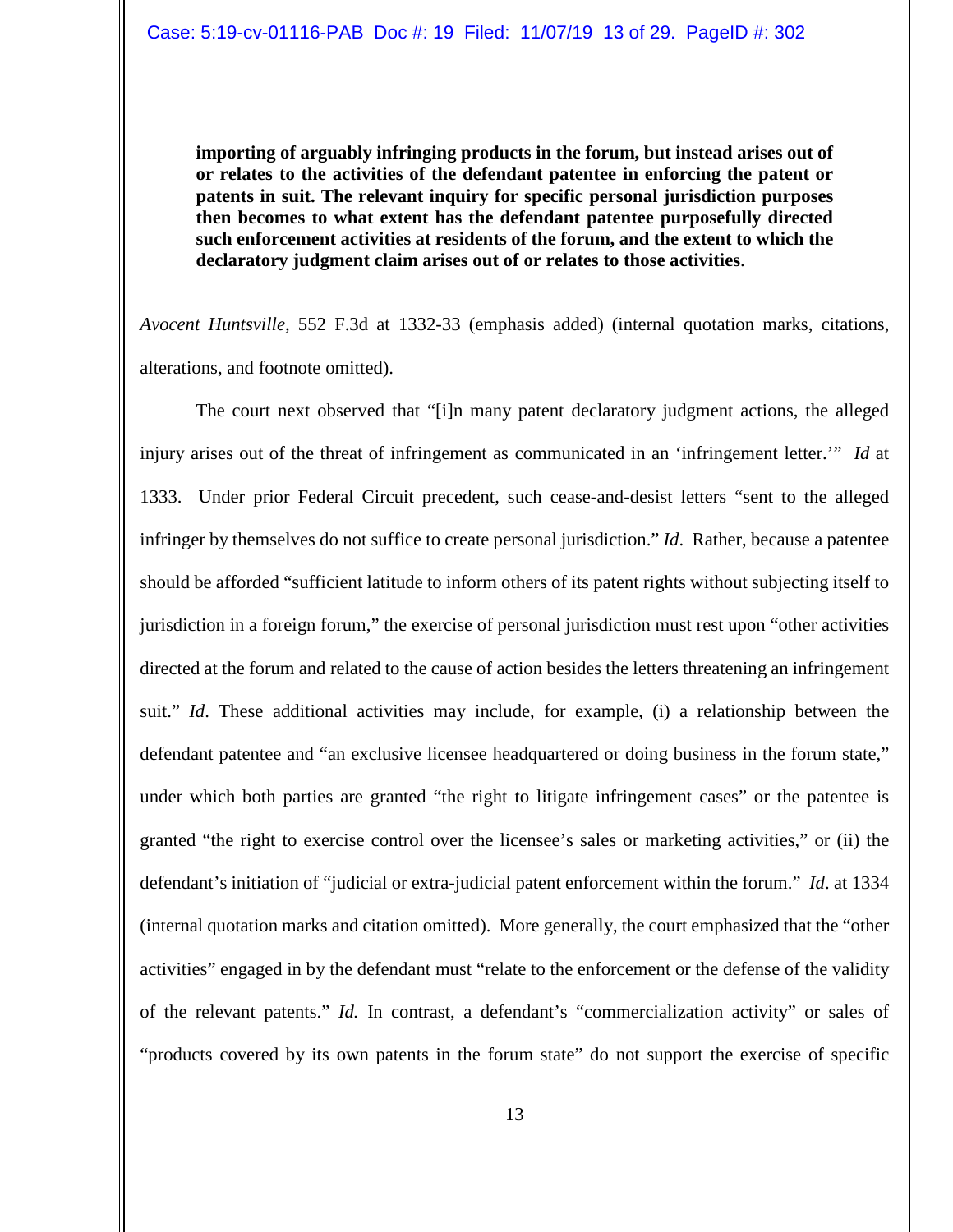personal jurisdiction in an action seeking a declaratory judgment of non-infringement and invalidity of those patents. *Id.*

As Smucker correctly notes, *Avocent Huntsville* addressed a request for declaratory relief concerning non-infringement and invalidity of *patents* while, in the instant case, Smucker seeks a declaration that it has not infringed an alleged *trademark* owned or controlled by PIM. "In a number of cases, however, federal courts have held that the Federal Circuit's reasoning in *Avocent Huntsville* need not be confined to patent litigation, but is equally applicable to suits seeking a declaration of non-infringement of other intellectual property rights such as copyrights or trademarks." *Bridgeport Music, Inc. v. TufAmerica, Inc*., 2019 WL 3310866 at \* 7 (E.D. Mich. Feb. 20, 2019) (citing *Want2Scrap, LLC v. Larsen*, 2018 WL 1762853 at \*8 (N.D. Ind. April 9, 2018); *American Intercontinental University, Inc. v. American University*, 2017 WL 3478805 at \*3-\*4 (N.D. Ill. Aug. 14, 2017); *Ontel Products Corp. v. Mindscope Products*, 220 F. Supp.3d 555, 561-62 (D.N.J. 2016); *Mike's Train House, Inc. v. Metropolitan Transportation Authority*, 2016 WL 6652712 at \*4 (D. Md. Nov. 9, 2016); *New Belgium Brewing Co. v. Travis County Brewing Co*., 2015 WL 2106329 at \*7- \*8 (D. Colo. May 1, 2015); *United Bully Kennel Club, Inc. v. American Bully Kennel Club, Inc.,* 2011 WL 13228570 at \*9-\*11 (S.D. Fla. Oct. 5, 2011)).

Here, the Court agrees with PIM that Smucker has not demonstrated that the exercise of specific personal jurisdiction would comport with due process with respect to its Declaratory Judgment claim. As noted above, the relevant inquiry for specific personal jurisdiction is "to what extent has the defendant [] purposefully directed … *enforcement activities* at residents of the forum, and the extent to which the declaratory judgment claim arises out of or relates to those activities." *Avocent*, 552 F.3d at 1332-1333 (emphasis added). Sales and promotional activities are not relevant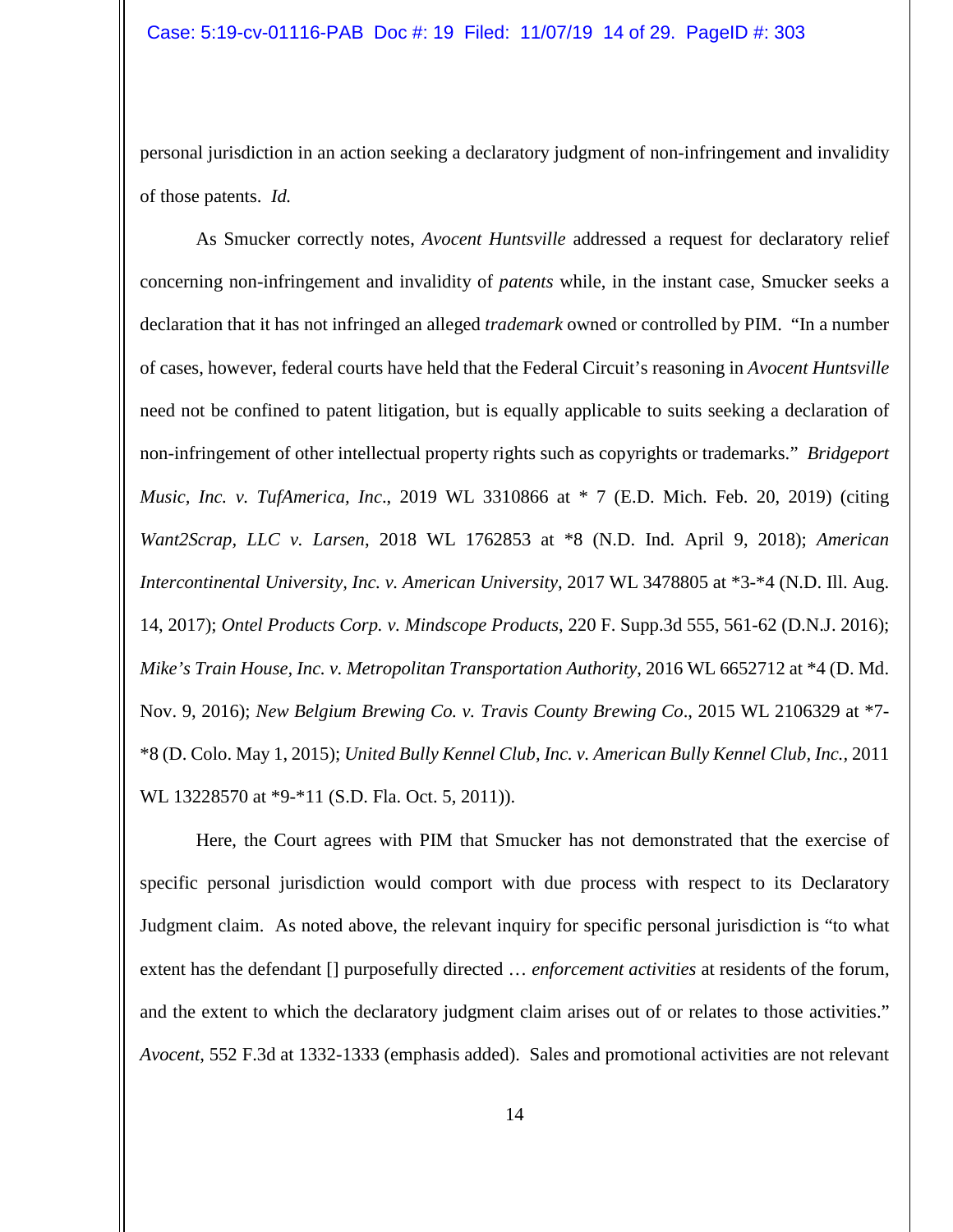to this inquiry. *Id. See also HealthSpot, Inc. v. Computerized Screening, Inc*., 66 F.Supp.3d 962, 970 (N.D. Ohio 2014).

PIM argues, and the Court agrees, that the only enforcement activities directed by PIM towards Smucker in the instant case consist of the two cease-and-desist letters and one email sent by PIM to Smucker in April and May 2019. There is no evidence of any kind of licensing or other agreement between PIM and Smucker relating to the alleged trademark at issue, nor is there evidence that PIM engaged in "other activities" relating to the enforcement of its alleged trademark in Ohio, such as the initiation of judicial or extra-judicial enforcement actions within this forum. Courts have routinely found that the sending of cease and desist letters, standing alone, is insufficient to confer jurisdiction over a declaratory judgment claim. *See, e.g., HealthSpot, Inc.*, 66 F.Supp.3d at 970; *International Watchman, Inc. v. 81 January, Inc*., 2017 WL 3783711 at \* 3 (N.D. Ohio Aug. 31, 2017). Accordingly, the Court finds that Smucker has failed to demonstrate that personal jurisdiction exists over PIM with respect to its Declaratory Judgment claim because Smucker has failed to demonstrate purposeful availment under the first prong of *Mohasco. [8](#page-14-0)*

That does not end the analysis, however. As noted above, PIM does not dispute that this Court has personal jurisdiction over it with respect to Smucker's Trademark Infringement claim as set forth in Count II of the Amended Complaint. $9\;$  $9\;$  In light of the fact that this Court has jurisdiction over that

<span id="page-14-0"></span><sup>8</sup> Smucker's reliance on *CompuServe v. Patterson*, 89 F.3d 1257 (6th Cir. 1996) and *Foreign Candy Co., Inc. v. Promotion in Motion*, 953 F.Supp.2d 934 (N.D. Iowa June 20, 2013) is misplaced. In *CompuServe*, the defendant's contacts with the forum state went well beyond the sending of cease and desist letters, including entering into an Agreement with the plaintiff, an Ohio company, that was governed by Ohio law and then perpetuating the relationship with plaintiff via "repeated communications with its system in Ohio." *CompuServe*, 89 F.3d at 1264. *Foreign Candy* is nonbinding on this Court and is distinguishable because it involved application of Iowa's Long Arm Statute and Eighth Circuit law regarding whether the exercise of personal jurisdiction in that case comported with due process.

<span id="page-14-1"></span><sup>&</sup>lt;sup>9</sup> Smucker's trademark infringement claim asserts causes of action under both the Lanham Act, 15 U.S.C. § 1125 and Ohio common law. (Doc. No. 12 at ¶ 54.)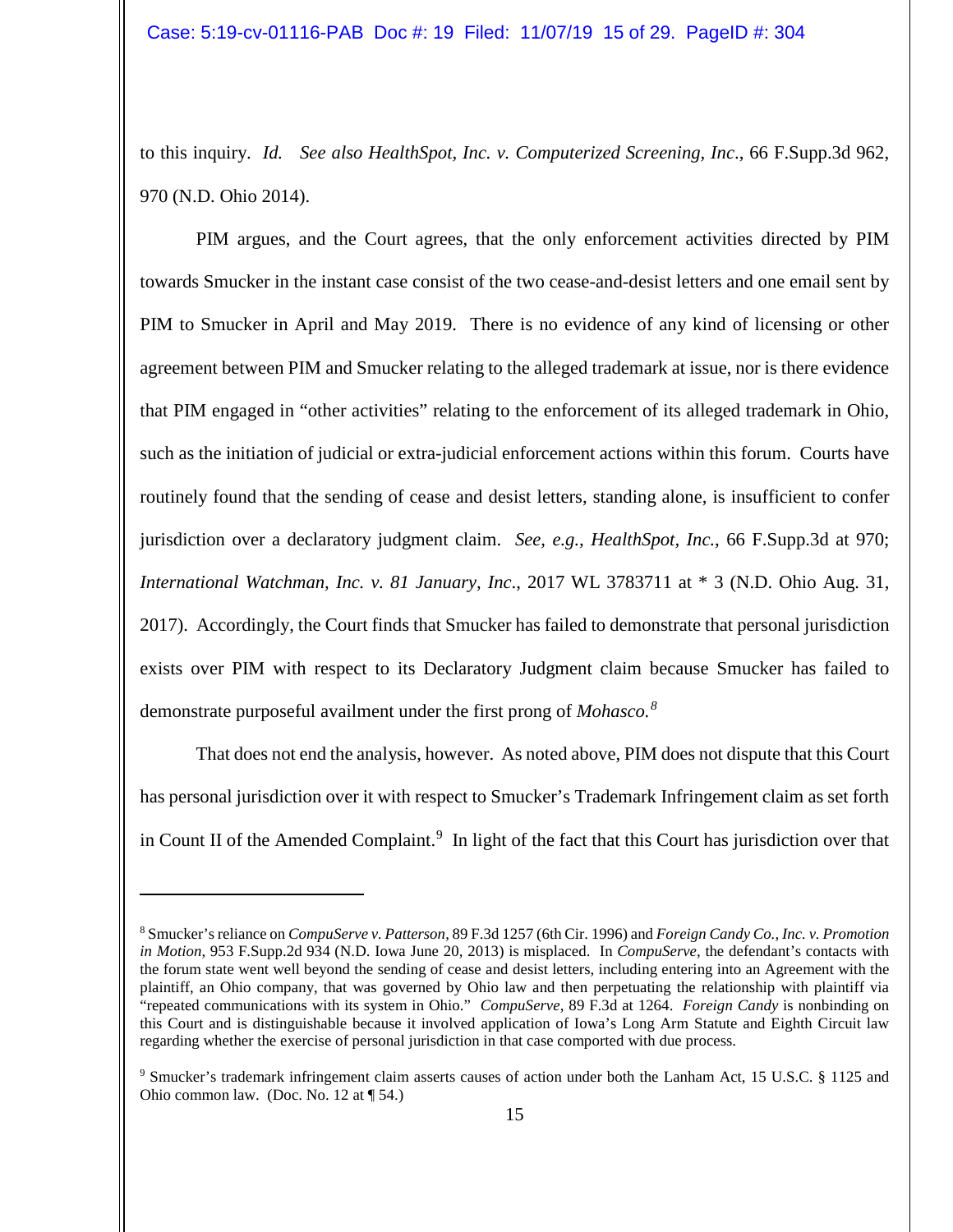claim, Smucker argues that "fairness and substantial justice," along with considerations of judicial economy, support the exercise of personal jurisdiction over the Declaratory Judgment claim. The Court construes Smucker's argument as a request that this Court exercise of pendent personal jurisdiction over Count I of the Amended Complaint.

"Pendent personal jurisdiction is a common law doctrine that recognizes the inherent fairness of exercising personal jurisdiction over claims asserted against a Defendant over whom the Court already has personal jurisdiction with respect to another claim or claims arising out of the same nucleus of operative facts." *J4 Promotions, Inc. v. Splash Dogs, LLC*, 2009 WL 385611 at \*21 (N.D. Ohio Feb. 13, 2009). *See also Capitol Specialty Ins. Corp. v. Splash Dogs LLC*, 801 F.Supp.2d 657, 667 (S.D. Ohio July 14, 2011); *Knowledge Based Solutions, Inc. v. Dijk*, 2017 WL 3913129 at \* 9 (E.D. Mich. Sept. 7, 2017). "Under those circumstances, it makes little sense to dismiss or transfer such claims because doing so would not relieve the defendant from the obligation to appear and defend against other related claims, and would create inefficiencies by forcing claims arising out of a common nucleus of operative facts to be tried in different jurisdictions." *Capitol Specialty Ins. Corp*., 801 F.Supp.2d at 667.

While the Sixth Circuit has not explicitly recognized this doctrine, it has been adopted by most Circuit Courts of Appeals, as well as several district courts within this Circuit. *See United States v. Botefuhr*, 309 F.3d 1263, 1272–75 (10th Cir. 2002)(noting that "the majority of federal district courts and every circuit court of appeals to address the question have upheld the application of pendent personal jurisdiction, and we see no reason why, in certain situations, the assertion of pendent personal jurisdiction would be inappropriate"); *Action Embroidery Corp. v. Atlantic Embroidery, Inc*., 368 F.3d 1174, 1180-1181 (9th Cir. 2004); *Robinson Eng'g Co., Ltd. Pension Plan Trust v.*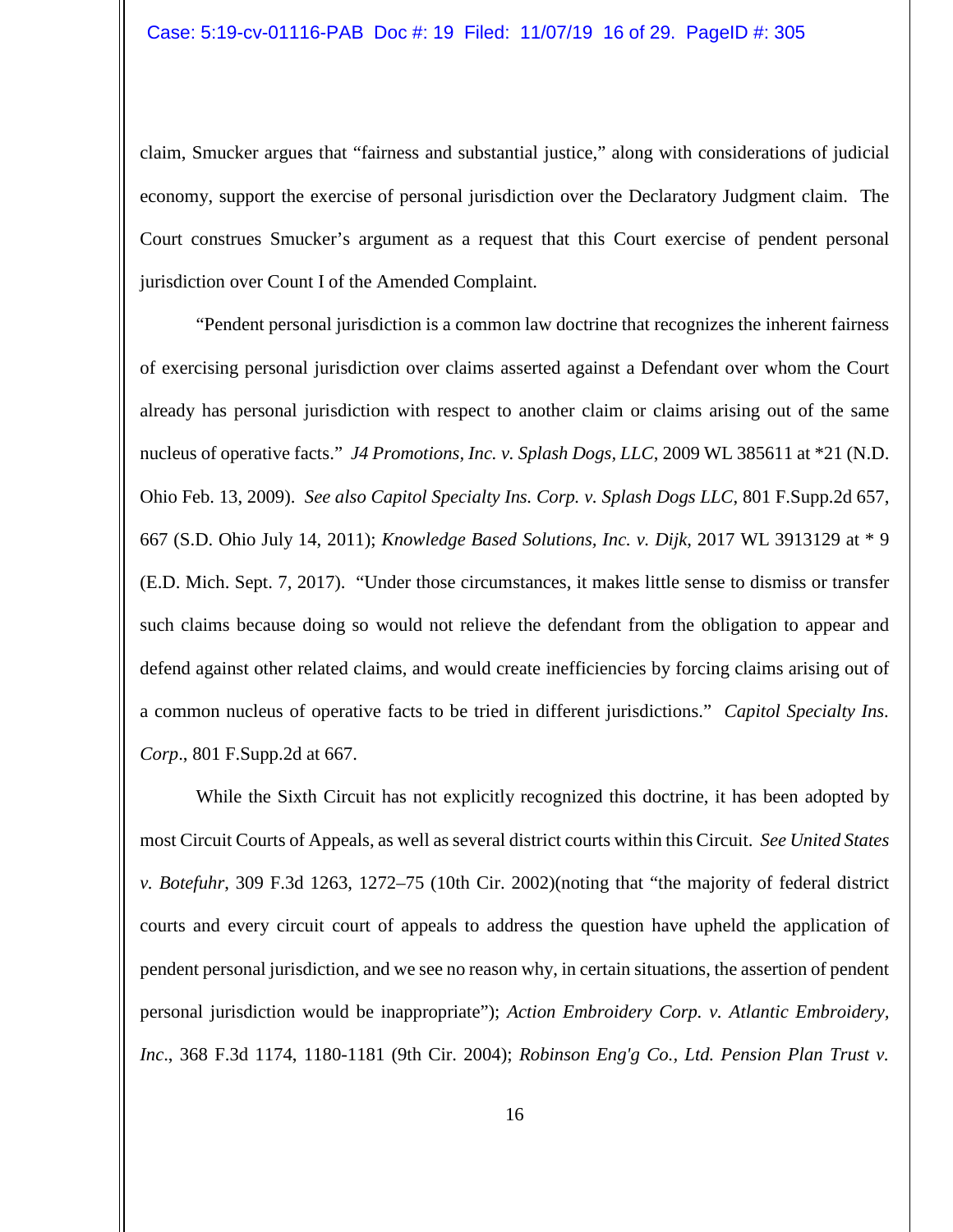*George*, 223 F.3d 445, 449–50 (7th Cir.2000). *See also J4 Promotions, Inc*., 2009 WL 385611 at \*21; *Capitol Specialty Ins. Corp.,* 801 F.Supp.2d at 667; *Knowledge Based Solutions, Inc*., 2017 WL 3913129 at \* 9.

In this case, the Court finds that it would be appropriate to exercise pendent personal jurisdiction over Smucker's Declaratory Judgment Claim against PIM. Smucker's Declaratory Judgment and Trademark Infringement claims arise out of a common nucleus of operative facts and involve many of the same legal issues. Moreover, the Court finds that considerations of judicial economy would be best served by the exercise of pendent personal jurisdiction under the circumstances presented. Accordingly, PIM's Motion to Dismiss for Lack of Personal Jurisdiction is DENIED.

#### **B. Anticipatory Action Exception to the First-to-File Rule**

PIM next argues the instant action should be dismissed "as an anticipatory action designed to deprive PIM of its choice of forum." (Doc. No. 14 at p 6.) While PIM acknowledges that the first filed action is generally afforded priority when parallel actions are brought in different forums, it argues that courts have the discretion to nonetheless dismiss first filed actions where there is evidence of an "improper anticipatory suit motived by forum shopping." (*Id*. at p. 8.) PIM maintains that the instant action is exactly that, arguing that Smucker engaged in "deceptive gamesmanship" when it lulled PIM into inaction by promising a response but then surreptitiously filed its own declaratory judgment action in this Court. (*Id.*)

Smucker asserts that the anticipatory filing exception does not apply for several reasons. First, Smucker maintains that the instant action must be allowed to proceed because Smucker is "being curtailed in its marketing and promotional endeavors relating to its *Smucker's Natural* Fruit Spreads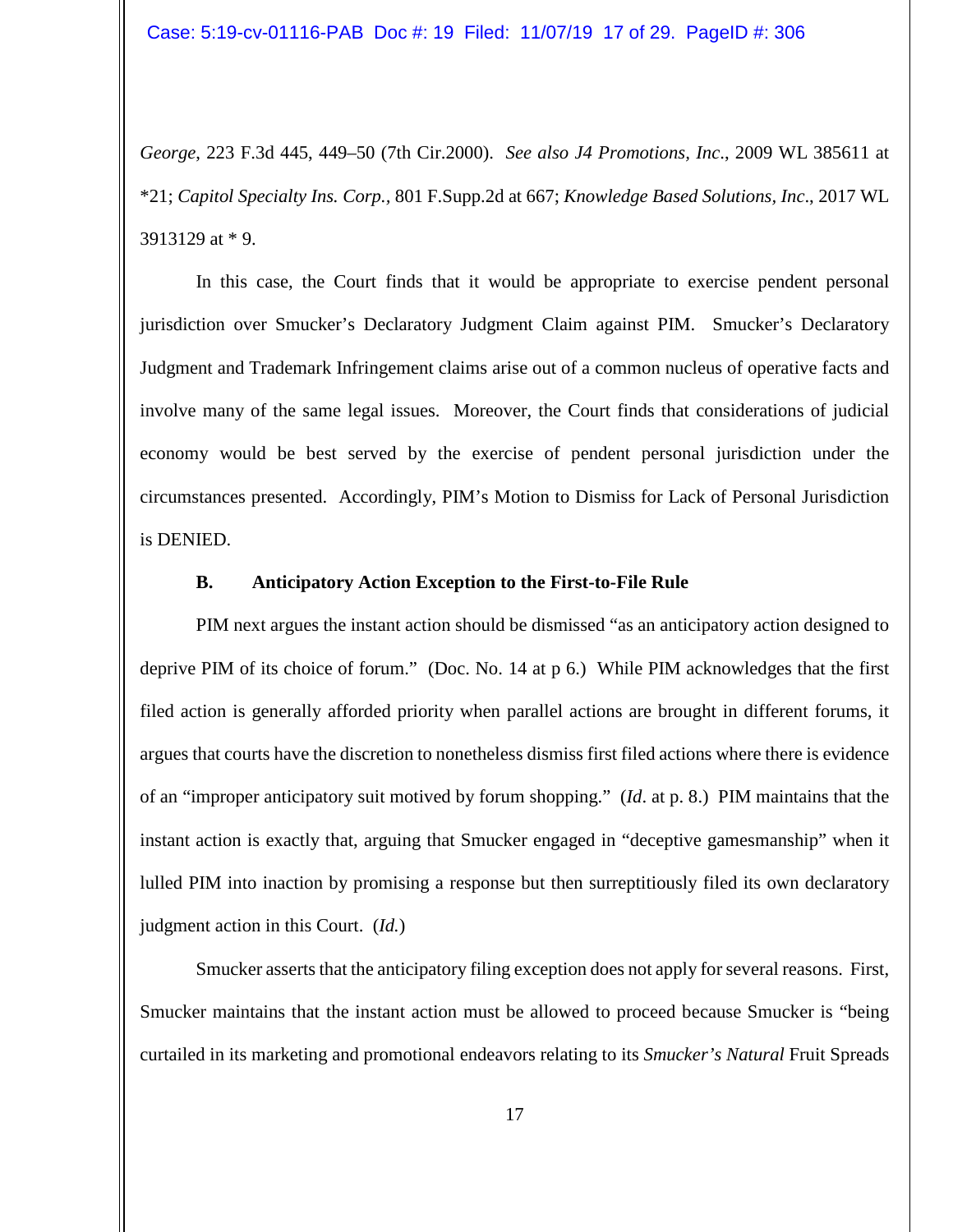due to the aggressive threats by PIM." (Doc. No. 17 at p. 4-5.) Second, Smucker maintains that it did not engage in any deceit or misrepresentation when it filed the instant action, arguing "not once did PIM mention that it was going to file a lawsuit against Smucker and PIM presented no indication, whatsoever, that it was ready to file its complaint in the District of New Jersey." (*Id.* at p. 6.) Nonetheless, Smucker goes on to assert that "it was obvious that PIM was not open to negotiations to resolve the parties' dispute" and that "the only resolution acceptable to PIM was for Smucker to cease using the phrase" at issue. (*Id*.) Thus, Smucker claims it "saw no choice but to file for declaratory judgment in this Court to expeditiously resolve this matter." (*Id*. at p. 7.) Finally, Smucker argues that, if the phrase "Fruit is our  $1<sup>st</sup>$  Ingredient" is a valid trademark, then Smucker has a superior claim to it and is the natural plaintiff in the present dispute. (*Id*. at p. 8.)

The Sixth Circuit has explained that "[t]he first-to-file rule is a prudential doctrine that grows out of the need to manage overlapping litigation across multiple districts." *Baatz v. Columbia Gas Transmission, LLC*, 814 F.3d 785, 789 (6th Cir. 2016). This rule provides that, "when actions involving nearly identical parties and issues have been filed in two different district courts, 'the court in which the first suit was filed should generally proceed to judgment.'" *Certified Restoration Dry Cleaning Network, LLC v. Tenke Corp*., 511 F.3d 535, 551 (6th Cir.2007) (quoting *Zide Sport Shop of Ohio v. Ed Tobergte Assoc., Inc*., 16 Fed. Appx. 433, 437 (6th Cir.2001)). As such, the first-tofile rule "'encourages comity among federal courts of equal rank.'" *Baatz*, 814 F.3d at 789 (quoting *Zide Sport Shop*, 16 Fed. Appx. at 437). "It also conserves judicial resources by minimizing duplicative or piecemeal litigation, and protects the parties and the courts from the possibility of conflicting results." *Baatz*, 814 F.3d at 789 (citing *EEOC v. Univ. of Pa*., 850 F.2d 969, 977 (3d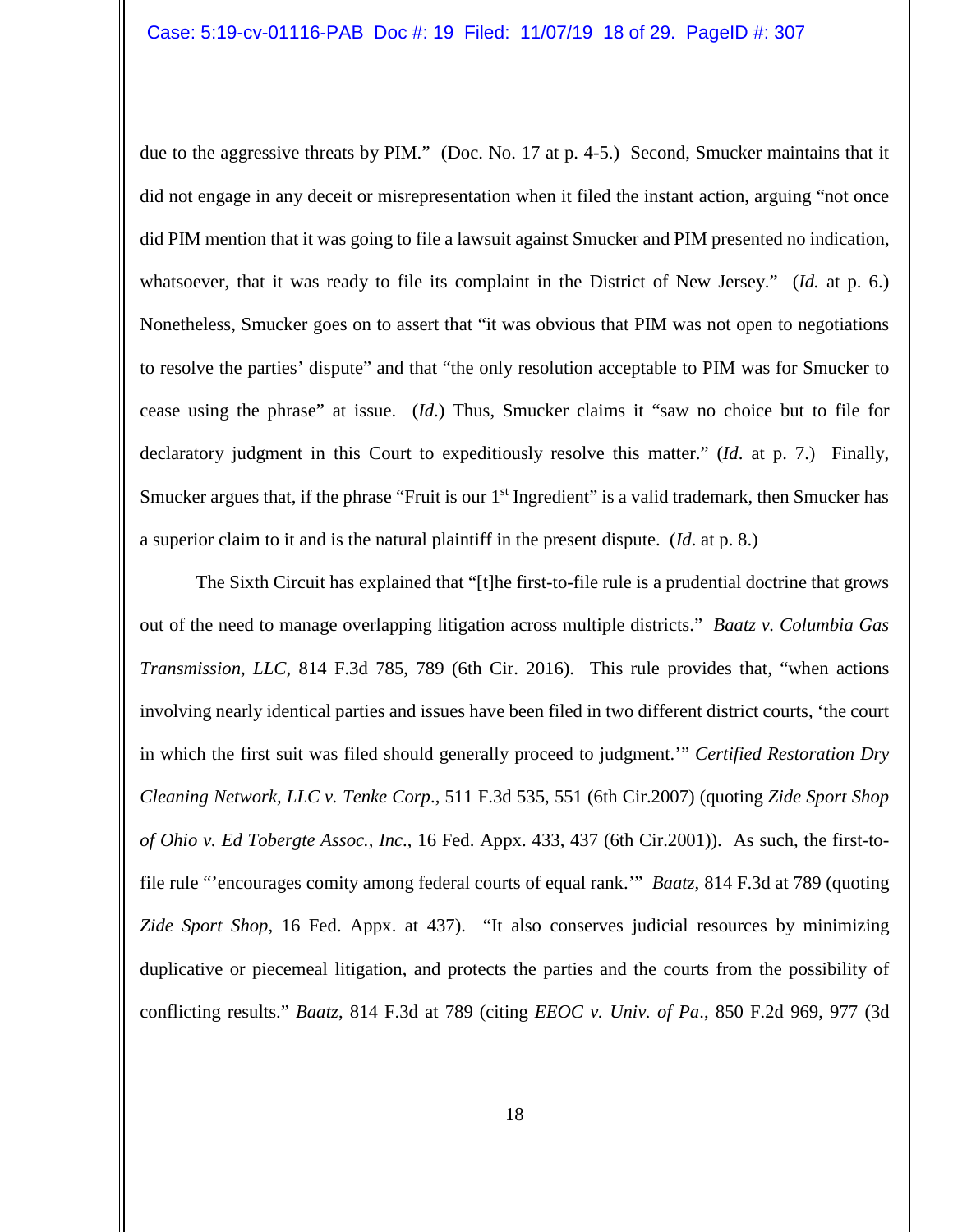Cir.1988) and *West Gulf Maritime Ass'n v. ILA Deep Sea Local 24*, 751 F.2d 721, 728–29 (5th Cir.1985)).

In order for suits filed in different districts to be duplicative, they must involve "nearly identical parties and issues." *Certified Restoration*, 511 F.3d at 551 (quoting *Zide Sport Shop*, 16 Fed.Appx. at 437). "While there is a paucity of Sixth Circuit case law explaining how to apply the first-to-file rule, courts generally evaluate three factors: (1) the chronology of events, (2) the similarity of the parties involved, and (3) the similarity of the issues or claims at stake." *Baatz*, 814 F.3d at 789. If these three factors support application of the rule, the court must also determine whether any equitable considerations, such as evidence of "inequitable conduct, bad faith, anticipatory suits, [or] forum shopping," merit not applying the first-to-file rule in a particular case. *Certified Restoration*, 511 F.3d at 551–52 (quoting *Zide Sport Shop*, 16 Fed. Appx. at 437)).

Here, it is undisputed that the instant action constitutes the "first-filed" action and, therefore, there is a presumption that the first-to-file rule applies. Nonetheless, the Court will conduct its own review of the three factors set forth above to determine if the presumption applies. The Court first considers the chronology of events. "The dates to compare for chronology purposes of the first-tofile rule are when the relevant complaints are filed." *Baatz*, 814 F.3d at 789. Smucker filed the instant lawsuit on May 17, 2019, while PIM filed its suit in New Jersey on May 24, 2019. (Doc. Nos. 1, 16-7.) Thus, the first factor favors application of the first-to-file rule. The second factor is the similarity of the parties involved. *Baatz,* 814 F.3d at 789. The Court finds this factor also favors applying the first-to-file rule as the parties are identical in both the instant case and the New Jersey action. (*Compare* Doc. No. 1 *with* Doc. No. 16-7.)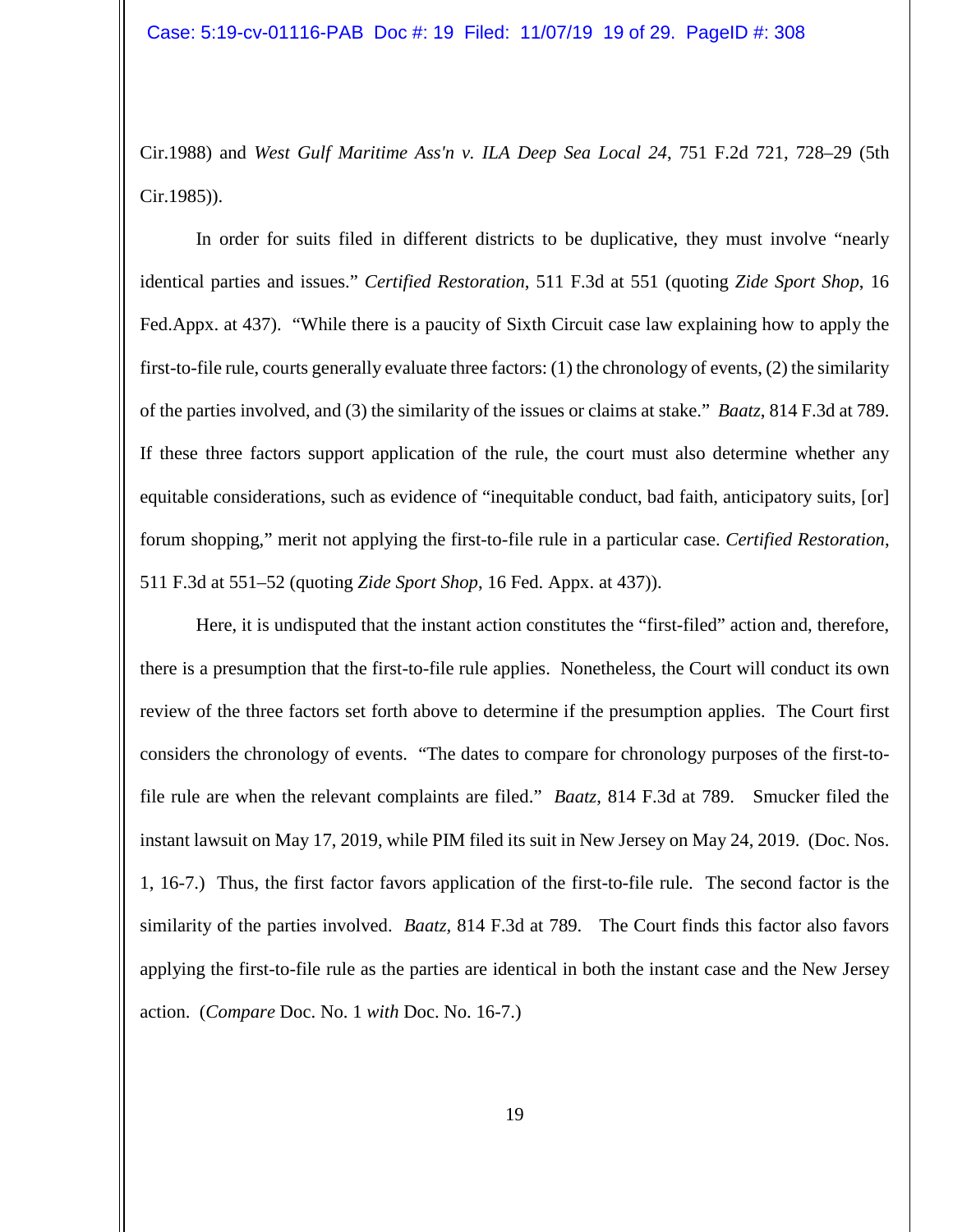Finally, the third factor is the similarity of the issues or claims at stake. In weighing this factor, the Court considers whether the issues in both suits "substantially overlap." *Baatz*, 814 F.3d at 791. The Court finds this factor too favors application of the first-to-file rule, as both suits principally seek to determine whether the phrase "Fruit is Our 1st Ingredient" constitutes a valid trademark and, if so, whether or not each party's use of that phrase infringes upon the rights of the other. (*Compare* Doc. No. 1 at 13-14 *with* Doc. No. 16-7 at 9-10.) Therefore, the Court finds that each of the three factors are satisfied.

Having found that the first-to-file rule presumptively applies, the Court must next determine whether any equitable considerations (such as evidence of inequitable conduct, bad faith, anticipatory suits, or forum shopping) merit not applying the first-to-file rule herein. *See Baatz*, 814 F.3d at 789; *Certified Restoration*, 511 F.3d at 551–52; *Zide Sport Shop*, 16 Fed. Appx. at 437). Indeed, "courts have repeatedly warned that the first-to-file rule 'is not a mandate directing wooden application of the rule without regard to extraordinary circumstances." *Baatz*, 814 F.3d at 792. It is within the discretion of the district court to decline to apply the first-to-file rule. *See Baatz*, 814 F.3d at 793; *Zide Sport Shop*, 16 Fed. Appx. at 437.

In particular, courts have noted concerns about application of the first-to-file rule in the context of declaratory judgment actions. As the Sixth Circuit explained in *Certified Restoration Dry Cleaning Network, LLC, supra*:

"[T]he first-filed rule is not a strict rule and much more often than not gives way in the context of a coercive action filed subsequent to a declaratory judgment." *AmSouth Bank*, 386 F.3d at 791 n. 8. As we have previously explained:

District courts have the discretion to dispense with the first-to-file rule where equity so demands. A plaintiff, even one who files first, does not have a right to bring a declaratory judgment action in the forum of his choosing. Factors that weigh against enforcement of the first-to-file rule include extraordinary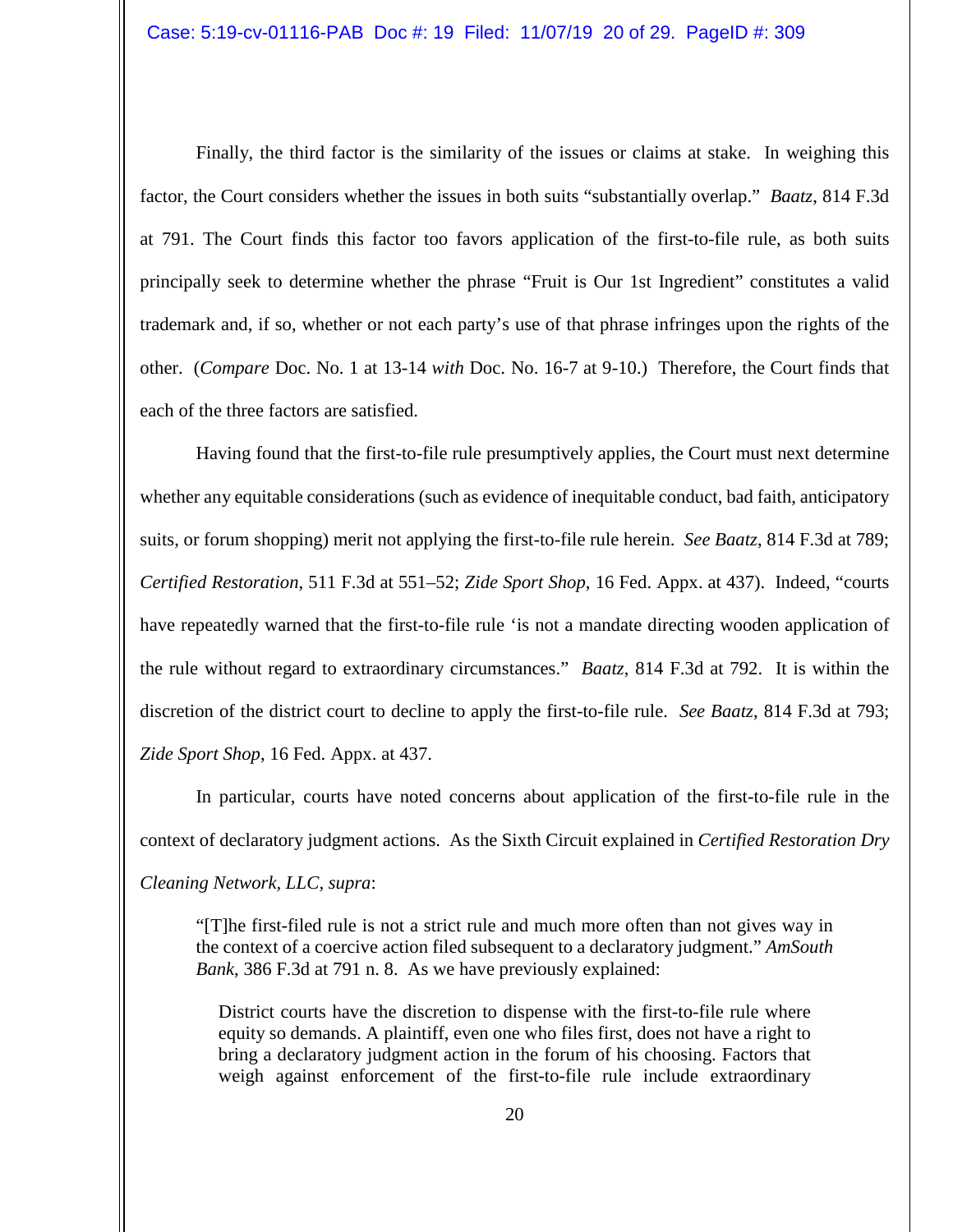circumstances, inequitable conduct, bad faith, anticipatory suits, and forum shopping.

*Zide Sport Shop*, 16 Fed. Appx. at 437 (internal citations omitted) (emphasis added). "Cases construing the interplay between declaratory judgment actions and suits based on the merits of underlying substantive claims create, in practical effect, a presumption that a first filed declaratory judgment action should be dismissed or stayed in favor of the substantive suit." *AmSouth Bank*, 386 F.3d at 791 n. 8 (quoting *UAW v. Dana Corp*., No. 3:99CV7603, 1999 WL 33237054, at \*6 (N.D. Ohio Dec.6, 1999)).

*Certified Restoration Dry Cleaning Network, LLC*, 511 F.3d at 551-552. *See also Int'l Union, United* 

*Auto., Aerospace & Agricultural Implement Workers of America–UAW v. Dana Corp*., 1999 WL

33237054 at \*4 (N.D. Ohio 1999) (finding that the "misuse of the Declaratory Judgment Act to gain

a procedural advantage and preempt the forum choice of the plaintiff in the coercive action militates

in favor of dismissing the declaratory judgment action."); *Catholic Health Partners v. CareLogistics,* 

*LLC*, 973 F.Supp.2d 787, 792 (N.D. Ohio 2013) (same).

 $\overline{a}$ 

The Sixth Circuit considers five factors (the "Grand Trunk factors") to determine whether the

exercise of Declaratory Judgment  $Act^{10}$  $Act^{10}$  $Act^{10}$  jurisdiction is appropriate:

(1) whether the declaratory action would settle the controversy; (2) whether the declaratory action would serve a useful purpose in clarifying the legal relations in issue; (3) whether the declaratory remedy is being used merely for the purpose of "procedural fencing" or "to provide an arena for a race for res judicata;" (4) whether the use of a declaratory action would increase friction between our federal and state courts and improperly encroach upon state jurisdiction; and (5) whether there is an alternative remedy which is better or more effective.

<span id="page-20-0"></span><sup>&</sup>lt;sup>10</sup> The Declaratory Judgment Act provides, with certain exclusions not applicable here, that: "In a case of actual controversy within its jurisdiction ..., any court of the United States, upon the filing of an appropriate pleading, may declare the rights and other legal relations of any interested party seeking such declaration, whether or not further relief is or could be sought. Any such declaration shall have the force and effect of a final judgment or decree and shall be reviewable as such." 28 U.S.C. § 2201(a).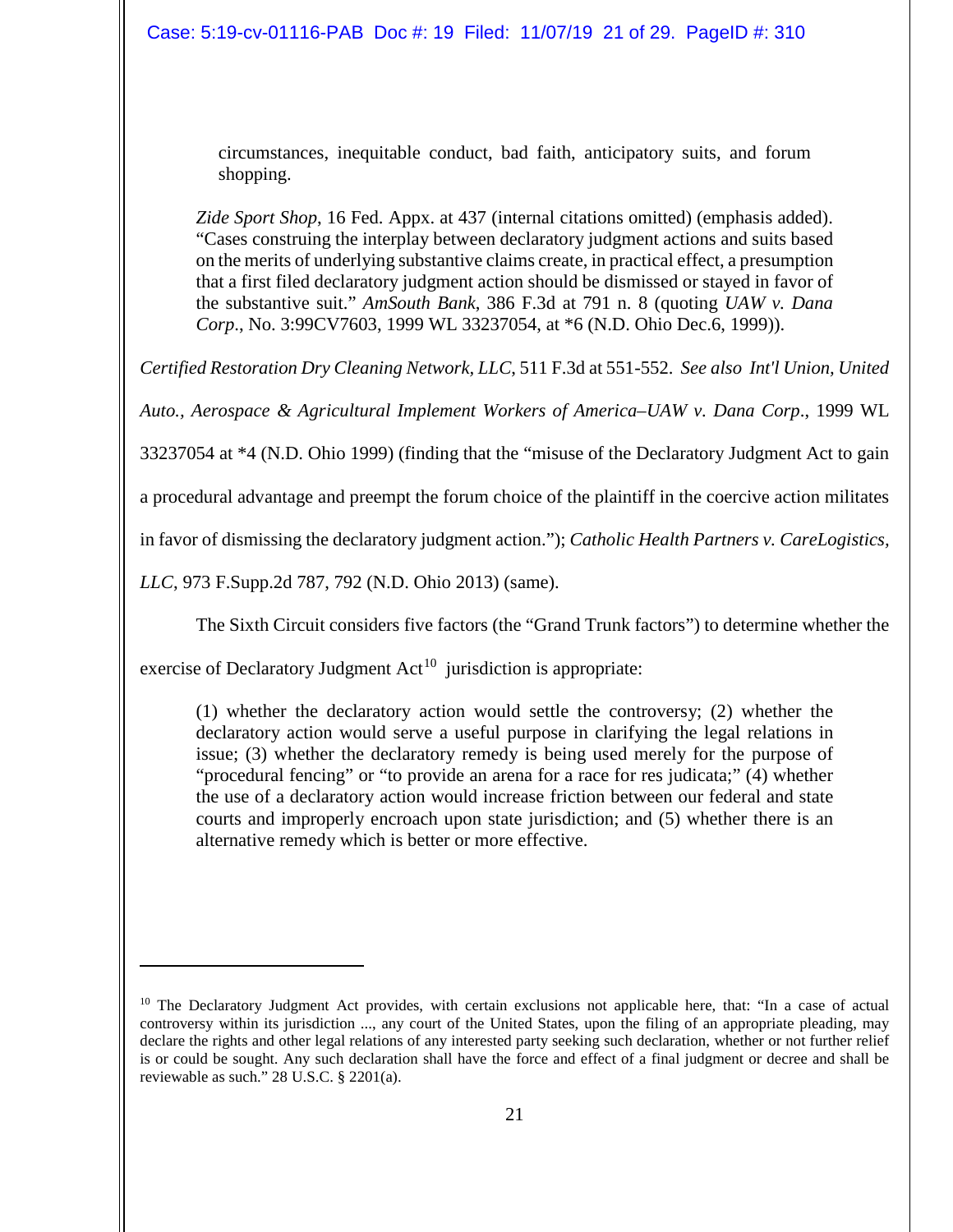*Grand Trunk W. R.R. Co. v. Consol. Rail Corp*., 746 F.2d 323, 326 (6th Cir. 1984) (citations omitted). *See also United Specialty Ins. Co. v. Cole's Place, Inc., 936 F.3d 386, 396 (6th Cir. 2019).*<sup>[11](#page-21-0)</sup>

Here, the parties do not directly address the above factors, instead focusing their arguments primarily on whether or not Smucker engaged in forum shopping by filing the instant action. However, as courts within this Circuit generally consider the Grand Trunk factors in determining whether to apply the anticipatory action exception to the first-to-file rule in the context of declaratory judgment actions, $^{12}$  $^{12}$  $^{12}$  the Court will consider each of the relevant factors, below.

With regard to the first factor, the Court finds that it is not certain that the instant action would settle the parties' controversy and, thus, no weight is assigned to this factor. In the instant case, Smucker seeks a declaration that its use of the phrase "Fruit is our  $1<sup>st</sup>$  Ingredient" (1) is not a valid trademark; (2) is not likely to be confused with PIM's use of the same phrase; and (3) does not infringe on any rights of PIM. (Doc. No. 12 at pp. 13-14.) In the alternative, Smucker asserts a claim for "trademark infringement and unfair competition in violation of the Lanham Act, 15 U.S.C. § 1125, and the common law of Ohio." (*Id.* at ¶ 54.)

It is true that a judgment by this Court would settle the question of whether the phrase at issue constitutes a valid trademark and, if so, whether PIM infringed Smucker's rights to that trademark,

<span id="page-21-0"></span> $<sup>11</sup>$  Although the above formulation indicates the court should balance the five factors, the Sixth Circuit has never indicated</sup> the relative weights of the factors. *See United Specialty Ins. Co*., 936 F.3d at 396. Instead, "[t]he relative weight of the underlying considerations of efficiency, fairness, and federalism will depend on facts of the case." *W. World Ins. Co. v. Hoey*, 773 F.3d 755, 759 (6th Cir. 2014). The Sixth Circuit has noted that, in weighing these factors, "[d]istrict courts must be afforded substantial discretion to exercise jurisdiction 'in the first instance, because facts bearing on the usefulness of the declaratory judgment remedy, and [the] fitness of the case for resolution, are peculiarly within their grasp.'" *Scottsdale Ins. Co. v. Flowers*, 513 F.3d 546, 554 (6th Cir. 2008) (quoting *Wilton v. Seven Falls Co*., 515 U.S. 277, 289, 115 S.Ct. 2137, 132 L.Ed.2d 214 (1995)).

<span id="page-21-1"></span><sup>12</sup> *See, e.g., Catholic Health Partners*, 973 F.supp.2d at 792-796; *Internet Transaction Solutions, Inc. v. Intel Corp*., 2006 WL 1281654 at \* 3-8 (S.D. Ohio May 8, 2006).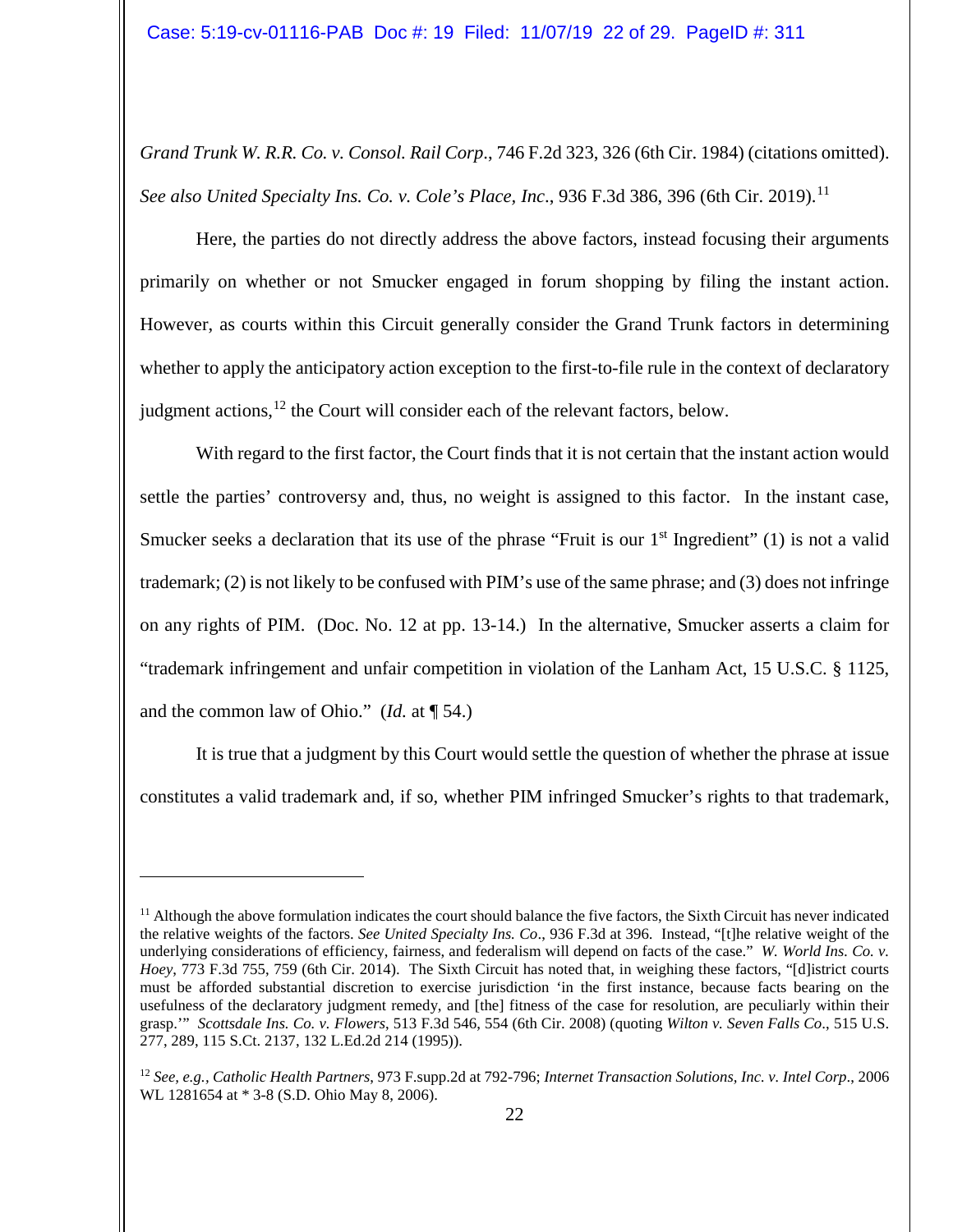under the Lanham Act and Ohio common law. However, the instant action would not resolve the entirety of the controversy between the parties. Specifically, the instant action would not resolve PIM's claims (asserted in the New Jersey action) that *Smucker* infringed its trademark rights and engaged in unfair competition under the Lanham Act and New Jersey common law. (Doc. No. 16-7 at p. 9.) While PIM could assert these claims as counterclaims in the instant action, it has not done so and, therefore, such claims are not before this Court. Under similar circumstances, the Sixth Circuit has found that the first factor "does not weigh heavily in favor of or against allowing" the action to proceed. *AmSouth Bank v. Dale*, 386 F.3d 763,786 (6th Cir. 2004). *See also Internet Transaction Solutions, Inc*., 2006 WL 1281654 at \* 3. Thus, on balance, the Court finds that this factor does not weigh heavily in favor of or against allowing the instant action to proceed.

The second factor to consider is whether the declaratory action would serve a useful purpose in clarifying the legal relations at issue. *Grand Trunk*, 746 F.2d at 326. Here, Smucker's declaratory judgment action would arguably serve a useful purpose in clarifying the parties' legal relations, at least with respect to whether the phrase "Fruit is our 1<sup>st</sup> Ingredient" constitutes a valid trademark. Indeed, without citing this specific factor, Smucker asserts generally that the Court should allow this action to proceed because it needs certainty as to this issue in light of the fact that it "is being curtailed in its marketing and promotional endeavors relating to its Smucker's Natural Fruit Spreads due to the aggressive threats by PIM." (Doc. No. 17 at p. 5.)

The Court understands Smucker's position. However, several courts, including the Sixth Circuit, have noted that the usefulness of a declaratory judgment action is significantly curtailed once a subsequent, coercive suit is filed. *See AmSouth*, 386 F.3d at 788 ("where a putative defendant files a declaratory action whose only purpose is to defeat liability in a subsequent coercive suit, no real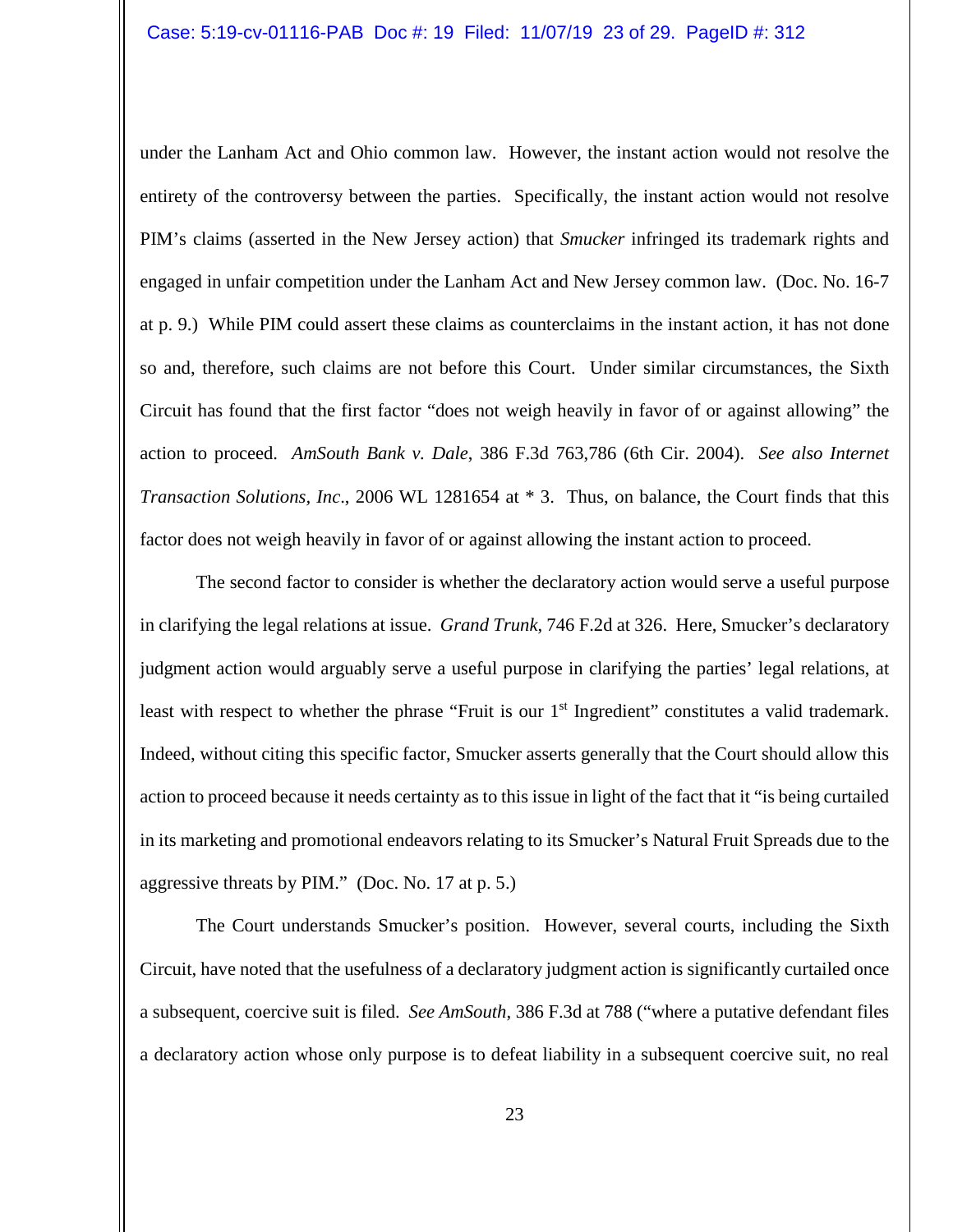value is served by the declaratory judgment except to guarantee to the declaratory plaintiff her choice of forum-a guarantee that cannot be given consonant with the policy underlying the Declaratory Judgment Act."); *Tempco Elec. Heater Corp. v. Omega Eng'g, Inc*., 819 F.2d 746, 749 (7th Cir. 1987) (holding that a declaratory judgment "would serve no useful purpose" because the right to a coercive remedy had accrued and defendant had filed a trademark infringement suit four days after the declaratory judgment action was filed). *See also Internet Transaction Solutions, Inc*., 2006 WL 1281654 at \* 4. Here, PIM has already filed such a coercive suit in the District of New Jersey. (Doc. No. 16-7.) Thus, although the Court recognizes that there is some degree of uncertainty facing Smucker which the instant action might be useful in resolving, the Court finds this factor does not weigh heavily in favor of or against allowing the instant action to proceed.

The key issue in this case is the third factor; i.e., whether the declaratory remedy is being used merely for the purpose of "procedural fencing" or "to provide an arena for a race for res judicata." *Grand Trunk*, 746 F.2d at 326. As one court in this Circuit has noted, "this factor overlaps with many of the factors that the Sixth Circuit has indicated weigh against enforcement of the first-to-file rule;" i.e., inequitable conduct, bad faith, anticipatory suits, and forum shopping. *Internet Transaction Solutions, Inc*., 2006 WL 1281654 at \* 4. For the following reasons, the Court finds this factor weighs heavily in favor of dismissing the instant action.

As discussed above, PIM first contacted Smucker on April 2, 2019, when it sent a cease and desist letter stating that Smucker's use of the phrase "Fruit is our 1st Ingredient" constituted trademark infringement under federal and state law. In that letter, PIM demanded that Smucker immediately cease and desist from any further use of the designation "Fruit is our 1st Ingredient" and stated "[u]nless we receive prompt written assurances by no later than April 12, 2019 of Smucker's intention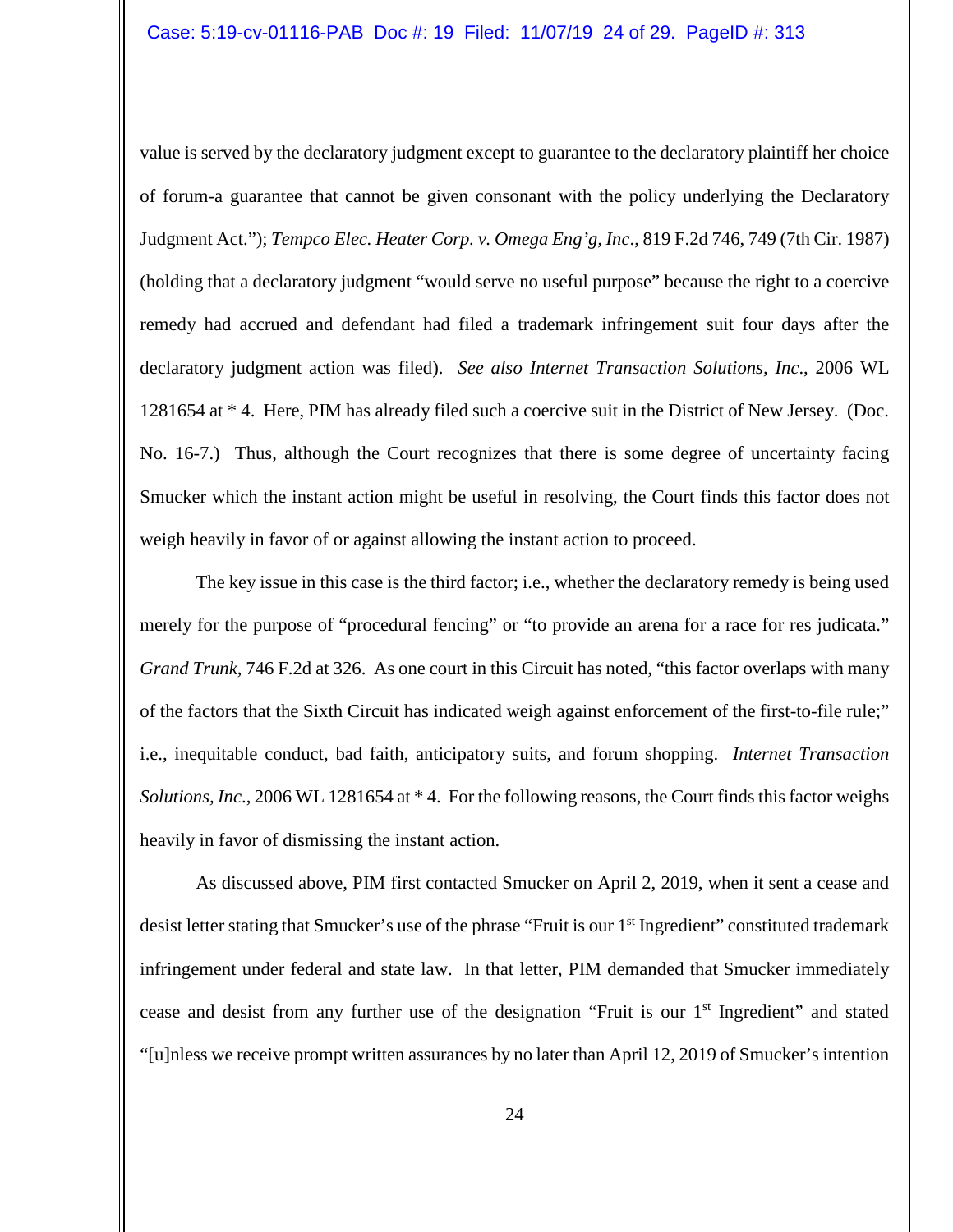to comply with such demand, we shall have no alternative but to recommend that our client consider further steps designed to protect its valuable trademark rights." (Doc. No. 12-1.) Smucker responded via letter dated April 19, 2019, in which it denied PIM's claims of trademark infringement. (Doc. No. 12-2.) PIM sent another letter to Smucker on April 30, 2019, reiterating its claims of trademark infringement and noting that "it is fully prepared to protect its rights if Smucker insists on continuing with this use rather than developing its own tagline." (Doc. No. 12-3.) Smucker did not respond.

On May 14, 2019, PIM sent Smucker an email indicating that it needed a response by "the end of this week." (Doc. No. 16-4.) The next day, Smucker responded as follows: "We are referring this matter to our outside counsel for a second opinion, but due to travel schedules we will need additional time to respond. **We will get back to you as soon as possible after the INT Annual Meeting next week."** (Doc. No. 16-5) (emphasis added). Two days later, on May 17, 2019, Smucker filed the instant lawsuit in this Court. (Doc. No. 1.) That same day, Smucker's outside counsel sent PIM a letter setting forth various arguments rejecting PIM's infringement claim but did not advise PIM that it had already filed suit. (Doc. No. 16-6.) The docket reflects service was not returned executed on PIM until May 30, 2019. (Doc. No. 4.)

Faced with similar facts, the Sixth Circuit has found that a district court did not err in dismissing a plaintiff's declaratory judgment action. In *Zide Sport Shop of Ohio, Inc. v. Ed Tobergte Associates, Inc.*, 16 Fed. Appx. 433 (6th Cir. 2001), the declaratory judgment plaintiffs received a letter from defendants that accused them of trademark infringement and breach of contract. The letter stated that defendants would pursue a legal remedy if necessary but would be willing to settle. *Id*. at 435. Over the next few months, the parties made various settlement demands and offers. *Id*. On February 25, 1999, defendants sent a letter to plaintiffs' counsel stating that they "would file suit if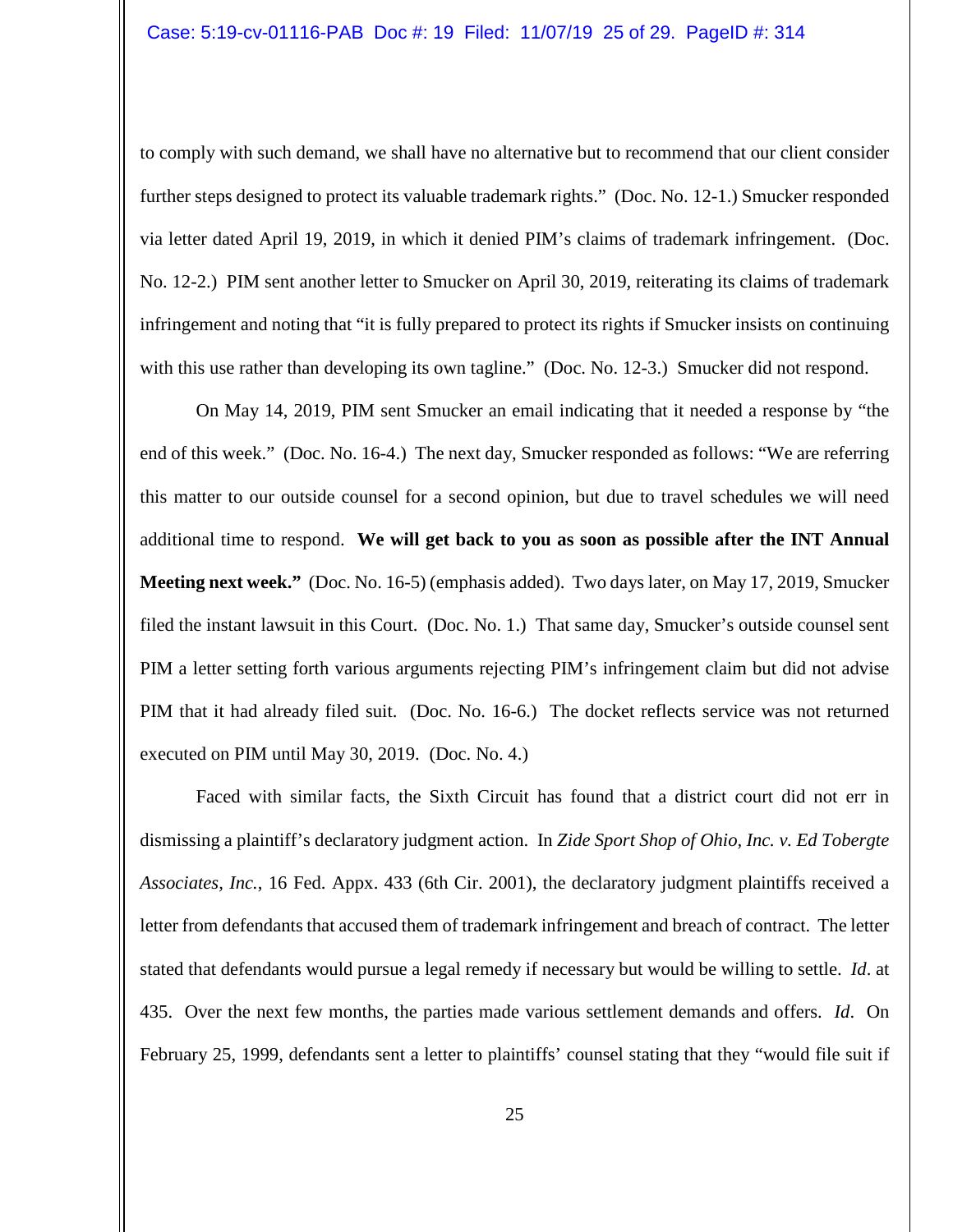[they] did not receive a serious settlement offer within seven days...." *Id*. Plaintiffs then obtained new counsel and, on March 3, 1999, that new counsel requested a twenty-five day extension so that he could review the matter and respond to defendants' previous letter. *Id*. "[I]n the spirit of settlement," defendants granted plaintiffs a "final extension" until March 26, 1999. *Id*. On March 25, 1999, one day before the extension expired, plaintiffs filed an action against the defendants in the Southern District of Ohio seeking trademark cancellation and declaratory relief. *Id*. Rather than serving the defendants, plaintiffs' counsel sent them a letter listing six reasons why his clients possessed no liability. *Id*. The letter was drafted on March 26, 1999, and it did not inform the defendants of the federal action filed against them a day earlier. *Id*.

The Sixth Circuit affirmed the district court's dismissal of the action, explaining as follows:

A finding of bad faith is overwhelmingly supported in the record. The plaintiffs misled the defendants by going along with written correspondence regarding settlement while, in fact, the plaintiffs had already filed but not served an anticipatory federal action. The plaintiffs knew that if a settlement was not reached, the defendants would seek legal recourse. Thus, they filed their federal action on March 25, 1999, the day before a negotiation extension period granted to them by the defendants expired. In a March 26, 1999 letter, plaintiffs' counsel merely listed six reasons that his clients faced no liability—he did not inform defendants that a federal action had been filed against them in Ohio. As the district court stated:

If Plaintiffs' conduct was not mere deceptive gamesmanship, then they would have informed Defendants that they did not intend to make another settlement offer and would prefer to seek a judicial resolution. If it was not gamesmanship, Plaintiffs would not have filed suit in this Court during the extension period they requested for their new counsel. If it was not gamesmanship, they would have informed Defendants in the March 26, 1999 letter that they had filed suit.

The court also found that the "[d]efendants likely would have filed the Kansas action in early March 1999 and not waited until May 1999" had the plaintiffs not requested the extension period.

\*\*\*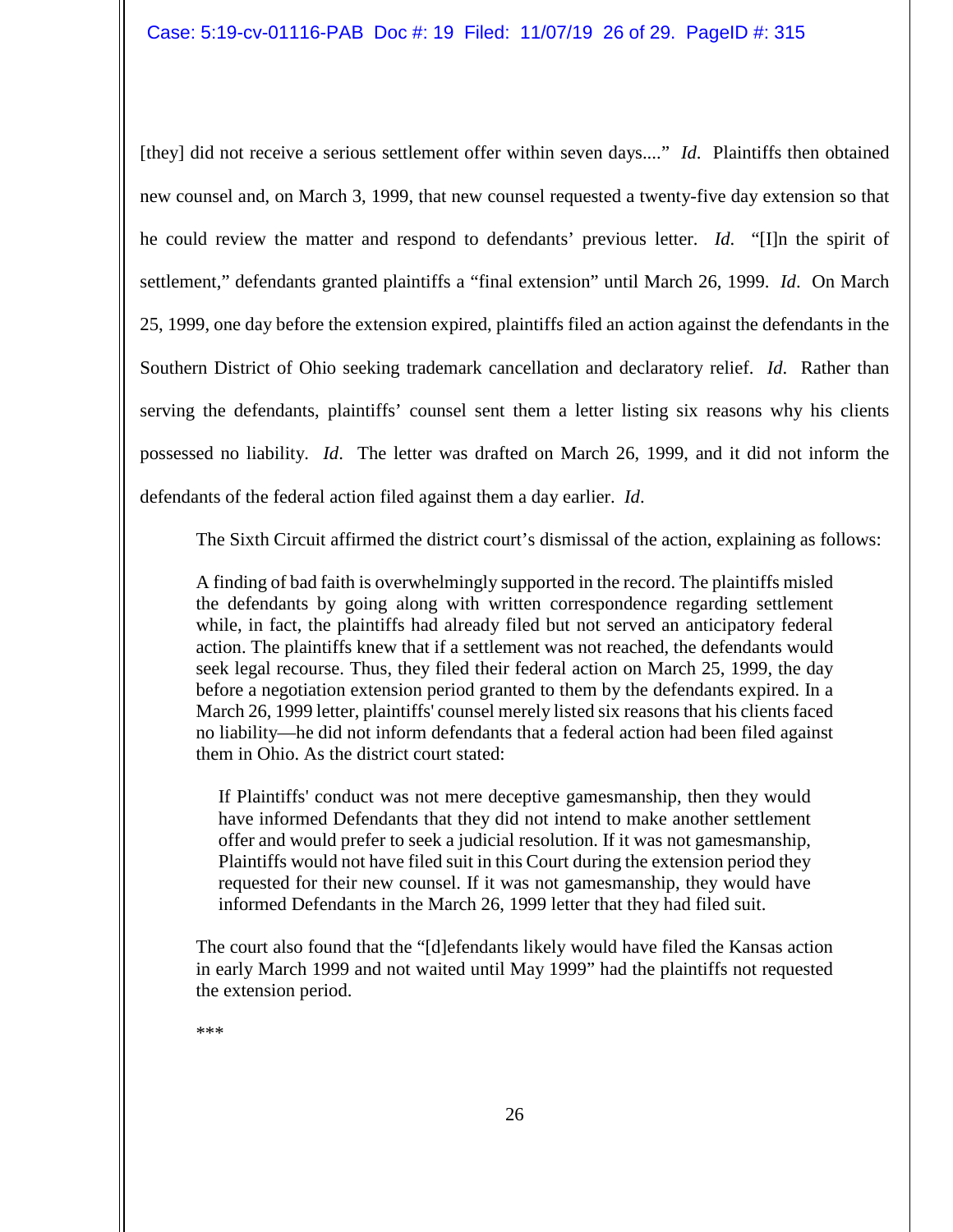Because the plaintiffs filed their complaint in bad faith and engaged in procedural fencing, the district court did not abuse its discretion by dismissing the plaintiffs' action.

*Zide*, 16 Fed. Appx. at 438-439.

The Sixth Circuit's decision in *Zide* supports a finding of "procedural fencing" herein. In its May 15, 2019 email, Smucker lulled PIM into believing that it was interested in further negotiations, stating that it would respond "as soon as possible" after the trade show ended the following week. Instead, Smucker filed the instant lawsuit two days later, on May 17, 2019. Making matters worse, in a letter dated that same day, Smucker listed a number of reasons why it believed PIM's infringement claims had no merit but failed to notify PIM that it had filed suit that same day. Furthermore, contrary to Smucker's argument that PIM gave no indication that it was intending on filing suit, Smucker's own filings demonstrate a driving concern that, if it did not file suit first, PIM would instigate litigation. Indeed, in its Amended Complaint, Smucker admits that its interpretation of PIM's letters "placed it in apprehension of litigation." (Doc. No. 12 at ¶ 43.) Smucker's response to PIM's Motion to Dismiss also demonstrates that it was aware that PIM would seek to file suit in New Jersey if they could not reach a settlement. (Doc. No. 17 at p. 6-7.)

In light of the above, the Court finds that Smucker's declaratory judgment complaint was motivated by improper forum shopping. This factor weighs heavily in favor of dismissing the instant action.

The fourth factor is whether the use of a declaratory action would increase the friction between federal and state courts and improperly encroach on state jurisdiction. *Grand Trunk*, 746 F.2d at 326. Because the New Jersey action is also in federal court, this factor is not relevant and does not weigh against or in favor of either party.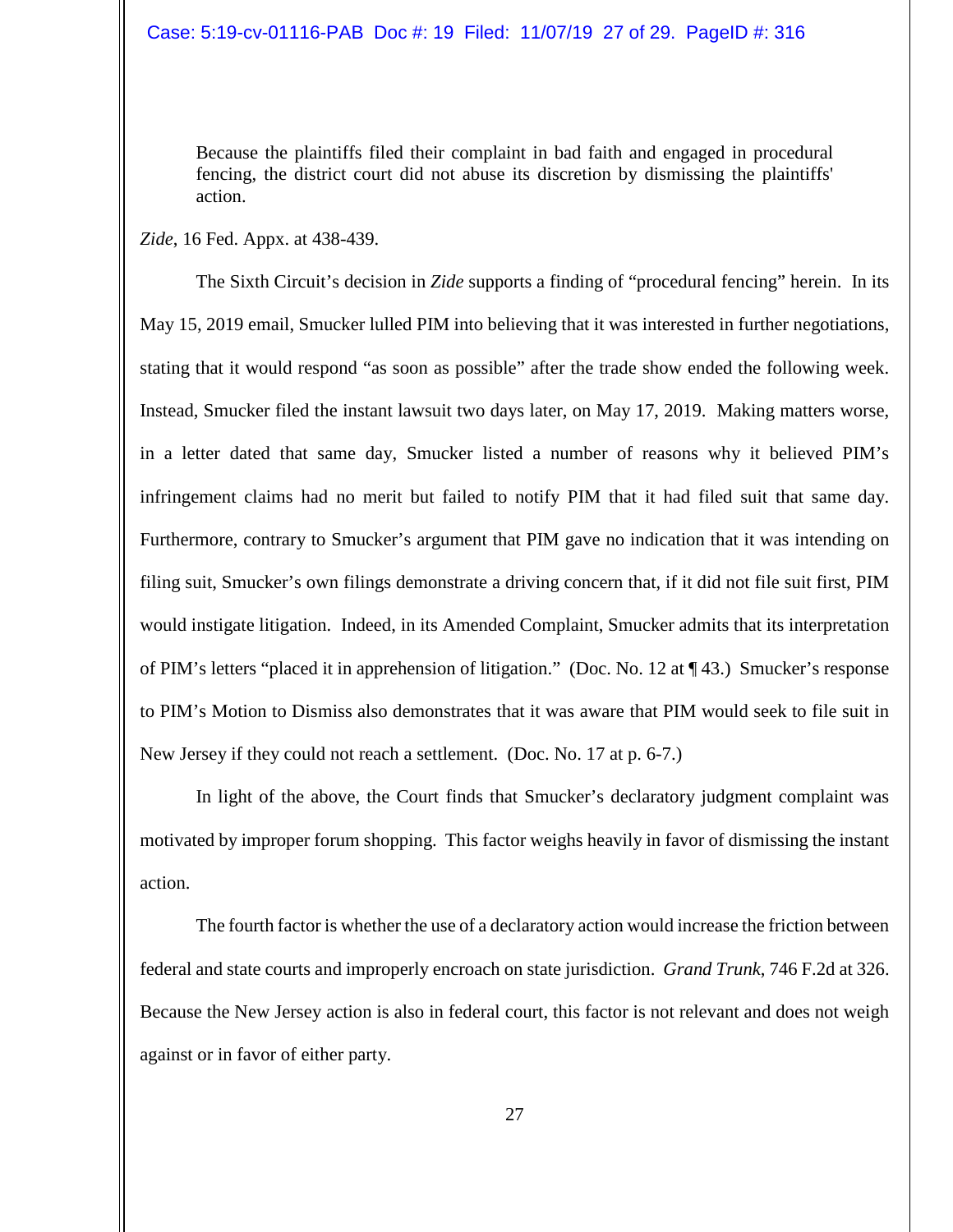The fifth, and final, factor is whether there is a better or more effective alternative remedy. *Grand Trunk*, 746 F.2d at 326. As noted above, PIM has filed a suit concerning the same controversy in the District of New Jersey. (Doc. No. 16-7.) The Court finds that action places PIM in the appropriate position as the natural plaintiff, particularly in light of the fact that it was PIM's cease and desist letters that sparked the parties' dispute. As the Sixth Circuit has noted, "a coercive action is an inherently more effective litigation vehicle." *AmSouth Bank*, 386 F.3d at 791. The Court thus finds that this factor weighs in favor of dismissal.

In sum, three of the Grand Trunk factors either are not relevant or do not weigh strongly in favor of either party. The remaining two factors, however, weigh strongly in favor of dismissal. Accordingly, and for all the reasons set forth above, the Court declines to exercise jurisdiction over this declaratory judgment action.<sup>[13](#page-27-0)</sup> PIM's Motion to Dismiss on the basis of the anticipatory action exception to the first-to-file rule is, therefore, granted.<sup>[14](#page-27-1)</sup>

# **IV. Conclusion**

 $\overline{a}$ 

For the reasons set forth above, Defendant's Motion to Dismiss (Doc. No. 14) is GRANTED IN PART and DENIED IN PART, as follows. Defendant's Motion is denied to the extent it seeks

<span id="page-27-0"></span><sup>&</sup>lt;sup>13</sup> The Court finds without merit Smucker's argument that the first-to-file rule should nonetheless apply because any defect in its Complaint was cured when it filed its Amended Complaint seeking injunctive relief. (Doc. 17 at 4.) It would be inherently inequitable to allow a party to race to the courthouse with an improper declaratory action, and yet retain that forum by later amending its complaint to include injunctive relief.

<span id="page-27-1"></span> $14$  Because the Court declines to exercise jurisdiction over the instant declaratory judgment action, it need not reach PIM's argument that Smucker's Trademark Infringement claim fails to state a claim upon which relief may be granted.